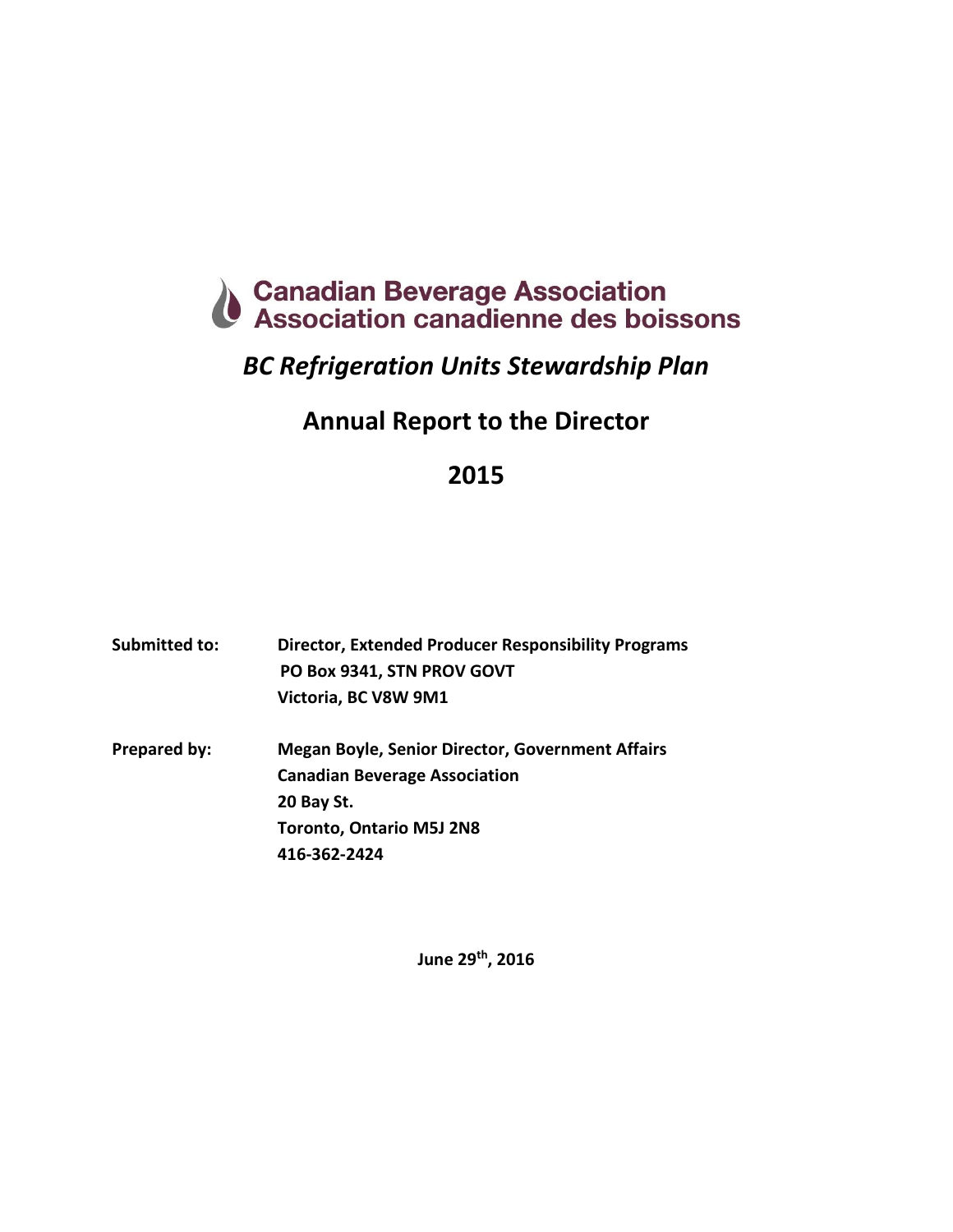# **Table of Contents**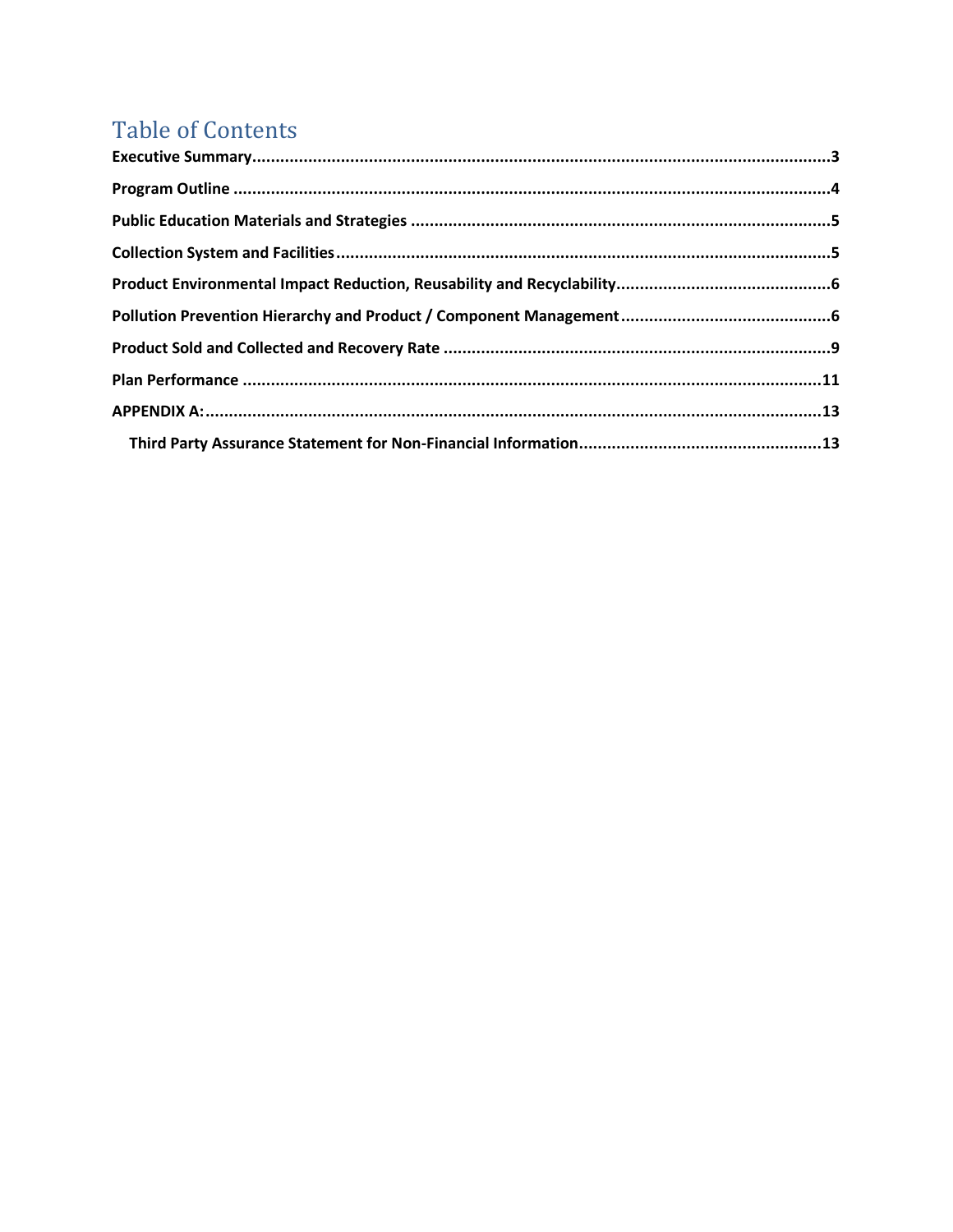## <span id="page-2-0"></span>**Executive Summary**

| Products within        | Vending Machines, Refrigeration Coolers, Beverage Dispensing Systems operated for |
|------------------------|-----------------------------------------------------------------------------------|
| plan                   | commercial purposes only by Canadian Beverage Association (CBA) members.          |
| <b>Program website</b> | http://www.canadianbeverage.ca/environment/stewardship/                           |

| <b>Recycling Regulation</b><br><b>Reference</b> | <b>Topic</b>                                                                                    | <b>Summary</b>                                                                                                                                                                                                                                                                                                                                                                                                                                                                                                                                                                                                                              |
|-------------------------------------------------|-------------------------------------------------------------------------------------------------|---------------------------------------------------------------------------------------------------------------------------------------------------------------------------------------------------------------------------------------------------------------------------------------------------------------------------------------------------------------------------------------------------------------------------------------------------------------------------------------------------------------------------------------------------------------------------------------------------------------------------------------------|
| Part 2, section 8(2)(a)                         | <b>Public Education</b><br><b>Materials and</b><br><b>Strategies</b>                            | $\blacksquare$<br>Stewardship plan and annual reports continue to be<br>posted on CBA's website<br>CBA to continue to provide any third party instructions on<br>٠<br>where refrigeration units can be properly disposed for<br>end-of-life management                                                                                                                                                                                                                                                                                                                                                                                      |
| Part 2, section 8(2)(b)                         | <b>Collection System and</b><br><b>Facilities</b>                                               | No change in collection system and facilities from 2014<br>٠<br>Refrigeration units continue to be collected by CBA<br>٠<br>members at three locations.<br>$\blacksquare$<br>Once collected units destined for end-of-life management<br>are transported to one of four processing facilities in<br>British Columbia.<br>Minor change in 2015 for processing facilities; one<br>٠<br>steward selected a new processing facility in British<br>Columbia for 2015, Scott Road Trading Limited.<br>An additional processing facility exists in Ontario, only<br>٠<br>one refrigeration unit was processed there for end-of-life<br>management. |
| Part 2, section $8(2)(c)$                       | Product<br><b>Environmental Impact</b><br><b>Reduction, Reusability</b><br>and Recyclability    | CBA members continue to retrofit or refurbish<br>$\blacksquare$<br>refrigeration unit throughout its lifecycle, to extend its<br>useful life in-trade.<br>Further efforts undertaken to reduce environmental<br>$\blacksquare$<br>impact include the recycling and reuse of old parts<br>removed from units during refurbishment/repairs.                                                                                                                                                                                                                                                                                                   |
| Part 2, section 8(2)(d)                         | <b>Pollution Prevention</b><br><b>Hierarchy and Product</b><br>/ Component<br><b>Management</b> | ٠<br>100% of refrigeration units which are collected are either<br>refurbished/re-used or sent for recycling to metal<br>processor in British Columbia (See table 4 & 5)<br>Approximately 82% of the components in each beverage<br>٠<br>vending machine are recycled (See table 5)<br>Approximately 84% of the components in each beverage<br>٠<br>cooler are recycled (See table 5)<br>Approximately 75% of the components in each beverage<br>$\blacksquare$<br>dispensing unit are recycled (See table 5)                                                                                                                               |
| Part 2, section 8(2)(e)                         | <b>Product Sold and</b><br><b>Collected and</b><br><b>Recovery Rate</b>                         | 7,702 refrigeration units were introduced into trade in<br>٠<br>2015 (See table 6)<br>6,923 refrigeration units were collected for end-of-life<br>٠<br>management, collected for refurbishment and sold third<br>parties (See table 7)<br>Collection rate for 2015 was 94.01% (See table 7)<br>٠                                                                                                                                                                                                                                                                                                                                            |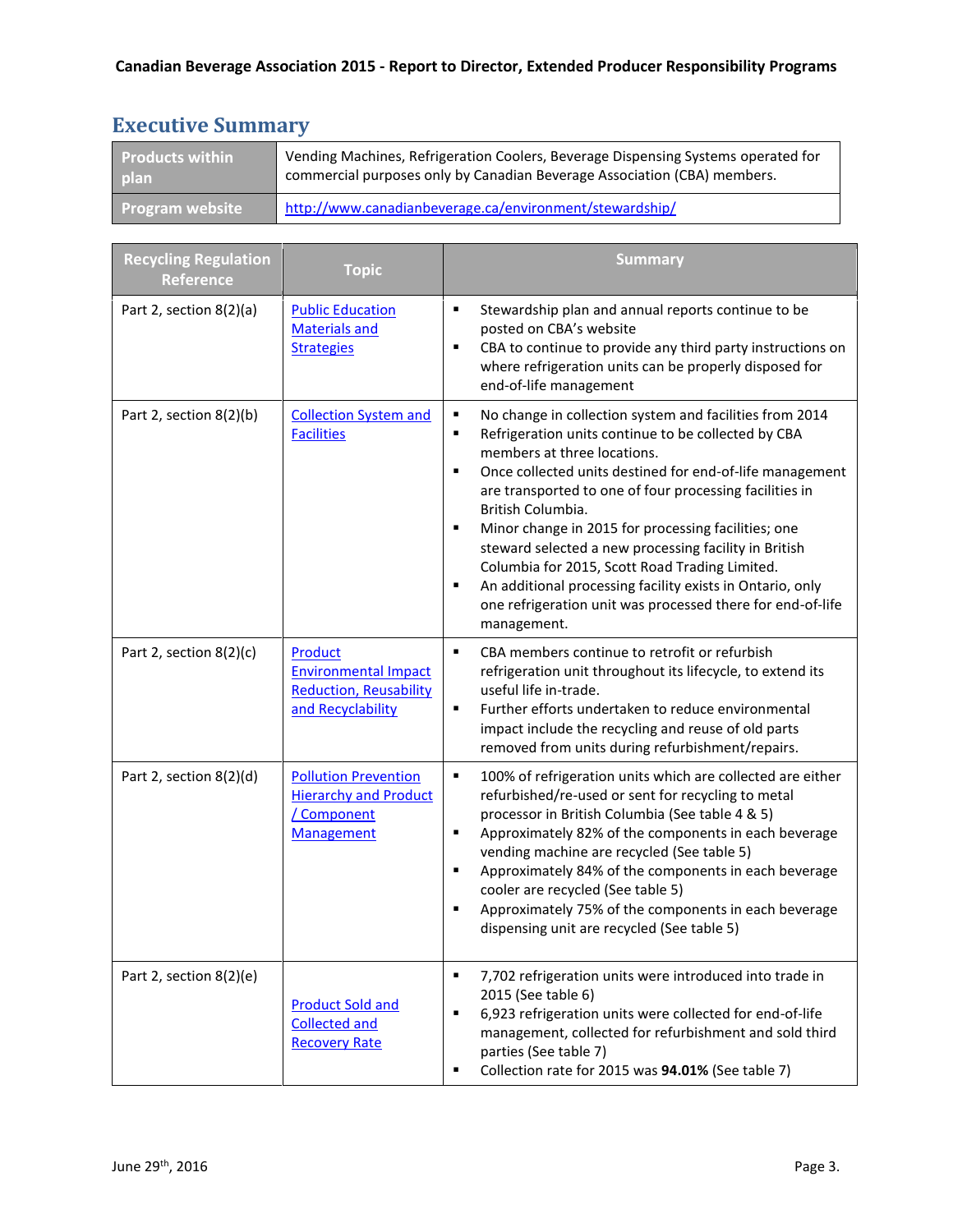#### **Canadian Beverage Association 2015 - Report to Director, Extended Producer Responsibility Programs**

| <b>Recycling Regulation</b><br><b>Reference</b>                                           |                                                                      | <b>Topic</b>                                                                                                                                |                                              | <b>Summary</b>        |
|-------------------------------------------------------------------------------------------|----------------------------------------------------------------------|---------------------------------------------------------------------------------------------------------------------------------------------|----------------------------------------------|-----------------------|
| Part 2, section $8(2)(e.1)$                                                               |                                                                      | All products collected in British Columbia (6,922) are<br>collected in three locations in the Greater Vancouver<br><b>Regional District</b> |                                              |                       |
|                                                                                           |                                                                      |                                                                                                                                             | <b>Comparison of Key Performance Targets</b> |                       |
|                                                                                           | Part 2 section 8(2)(g); See full list of targets in Plan Performance |                                                                                                                                             |                                              |                       |
| <b>Priority Stewardship Plan</b><br><b>Targets</b><br>(as agreed with ministry file lead) |                                                                      | Performance                                                                                                                                 | <b>Strategies for Improvement</b>            |                       |
| <b>Annual Collection Target:</b><br>80%                                                   |                                                                      | Collection Rate: 94.01%                                                                                                                     |                                              | (N/A exceeded target) |

## <span id="page-3-0"></span>**Program Outline**

The Canadian Beverage Association (CBA)<sup>1</sup> is the national industry association representing the broad spectrum of brands and companies that manufacture and distribute the majority of non-alcoholic liquid refreshment beverages consumed in Canada.

In 2012, CBA submitted a Stewardship Plan in accordance with Part V of British Columbia's (BC) Recycling Regulation, for beverage refrigeration units, including coolers, vending machines and beverage dispensing systems, which exhibit their branding or are owned outright by a participating CBA member beverage company. This report is the third annual report of the Stewardship Plan (hereafter "the plan") and includes our program performance and collection rates for the year of 2015.

The four members participating in the stewardship plan, include:

- Coca-Cola Refreshments Canada
- $\triangleright$  PepsiCo Beverages Canada
- $\triangleright$  Red Bull Canada
- $\triangleright$  Cott Beverages Canada

All beverage refrigeration units covered under this Stewardship Plan are used for commercial purposes and are managed by internal process by CBA member companies and/or their distributors throughout the units' lifecycle. The products covered under Stewardship Plan include the following CBA member owned and branded refrigeration units:

|                     | E I. Products covered under Stewardship Pian |                                                                      |  |
|---------------------|----------------------------------------------|----------------------------------------------------------------------|--|
| <b>Product Type</b> |                                              | <b>Further Description</b>                                           |  |
|                     | <b>Beverage Coolers</b>                      | Countertop, 1 door units, 2 door units, 3 door units                 |  |
|                     | <b>Beverage Vending Machines</b>             | 72" and 79" high machines that distribute cans<br>and/or PET bottles |  |
|                     | <b>Beverage Dispensing Systems</b>           | Bar guns, Counter units, Drop-in units, Combo units                  |  |

#### **Table 1: Products covered under Stewardship Plan**

 $\overline{\phantom{a}}$ 

<sup>1</sup> [www.canadianbeverage.ca](http://www.canadianbeverage.ca/)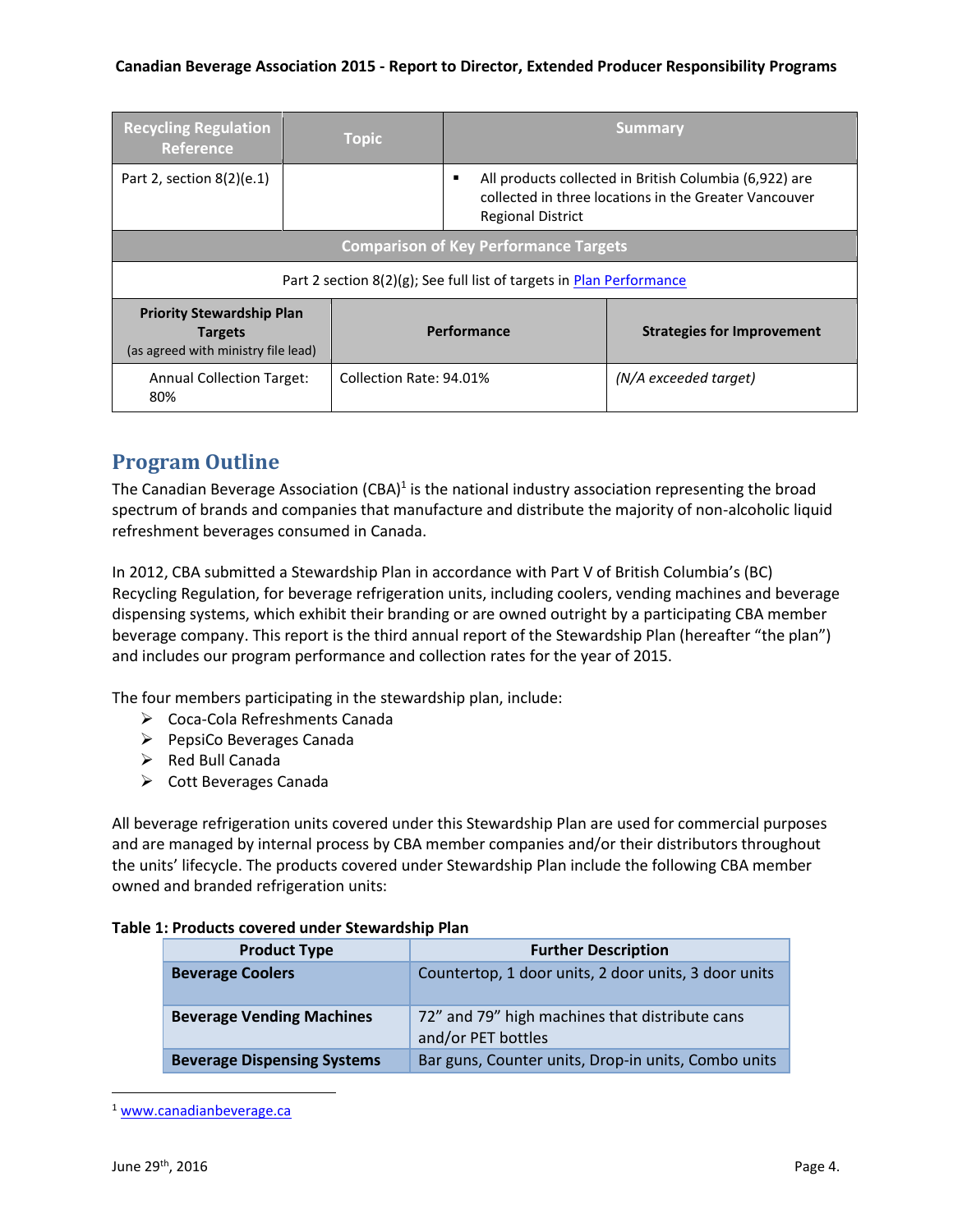### **General Disclosure:**

Due to system limitations and operational disruptions during the year, we disclose that there were some deficiencies in the data and supporting documentation available during the verification process.

The number of units in trade for the start of Q1 2015 has been revised from the 2014 Annual Report based upon updated information for two members.

Two members did not have all the supporting documentation available during the completeness verification process which led to the reliance on self-reported data for identifying the net change in 2015. These are reported as 'other adjustments'.

One member included data from January 15, 2015 to January 19, 2016 due to data management issues in obtaining the relevant reports on January 1, 2015 and December 31, 2015 respectively. In addition, the data for one member was entirely self-reported.

CBA continues to work with *PricewaterhouseCoopers LLP* to refine the program's data collection and management processes for future reports.

## <span id="page-4-0"></span>Public Education Materials and Strategies

The Stewardship Plan only includes commercial products managed and processed internally by CBA members and distributors. To ensure public awareness of our industry's efforts to properly manage our refrigeration units, CBA will continue to post our Stewardship Plan and the plan's annual reports on our website. The link to the website is the following:

[http://www.canadianbeverage.ca/environment/stewardship/.](http://www.canadianbeverage.ca/environment/stewardship/)

CBA will continue to place a notification sticker on all refrigeration units if sold to a third party to direct the third party to contact the CBA for instructions on where the unit can be properly disposed of at its end-of-life.

## <span id="page-4-1"></span>Collection System and Facilities

#### *There has been no change in the collection system or number of facilities used from the 2014 Annual Report.*

CBA members continue to operate a closed collection network and any maintenance or refurbishments (parts replacements etc.) are undertaken by the beverage company or its local distributor. Therefore, when a unit requires retrofitting or refurbishment it is collected and transported by the member or distributor to their facility for further triage and maintenance.

Units are collected for end-of-life (EOL) management and refurbishment at four collection locations depending on the steward of the unit. Three collection locations are located in Greater Vancouver Regional District. Two of these locations are CBA member's own facilities, with the third location being the facility of a distributor who manages units on behalf of the steward. The fourth location is located in Brampton, Ontario, however in 2015 only one unit underwent end-of-life management at this location.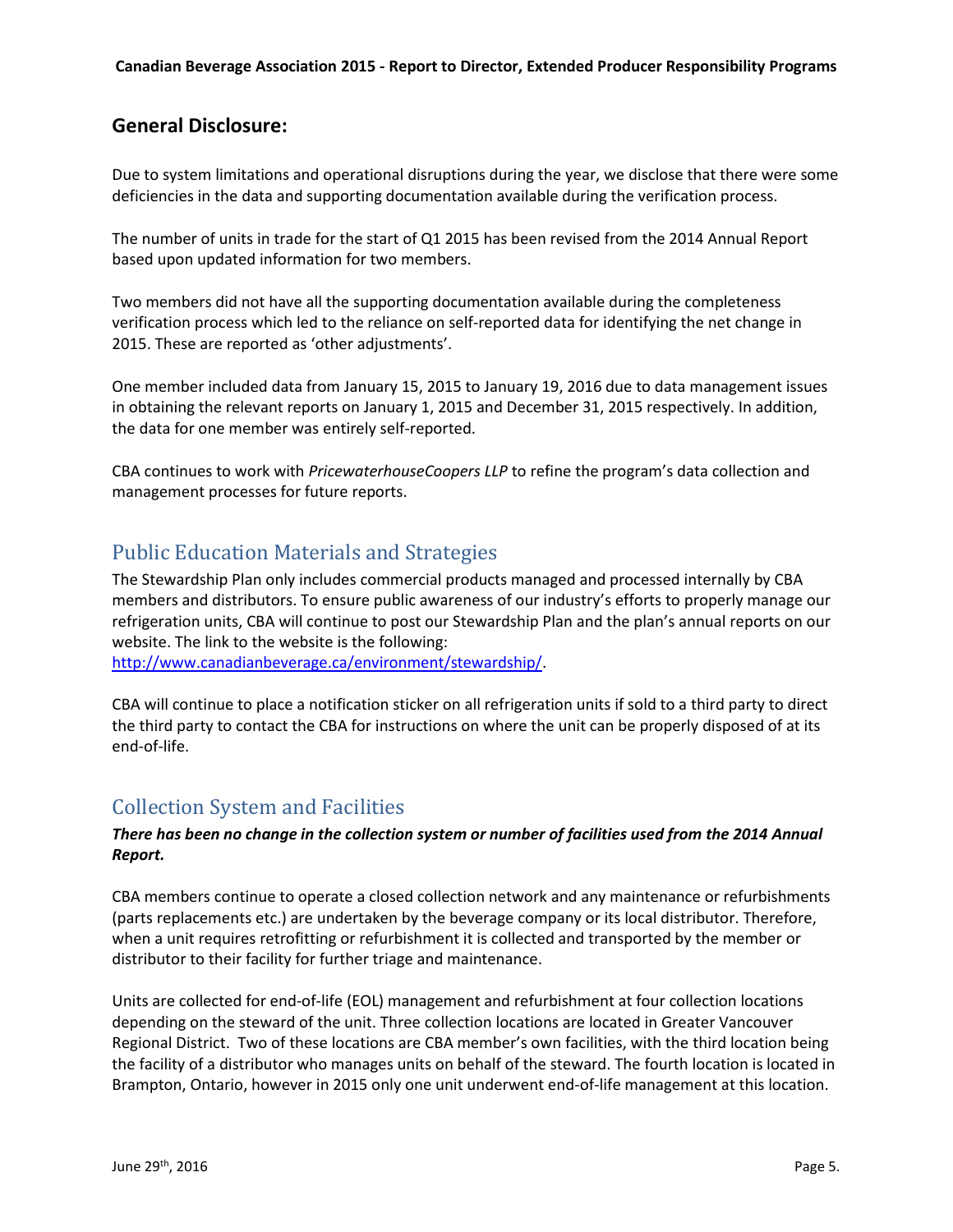#### **Canadian Beverage Association 2015 - Report to Director, Extended Producer Responsibility Programs**

When it has been determined that a piece of refrigeration equipment can no longer be used by the CBA member, a decision is made to remove the equipment as an asset from the company's list of assets and to have the machine recycled and processed by a contracted BC third party (referred to as a processor).

Five processing facilities are used by stewards for EOL management and four of these facilities are located in the Greater Vancouver Regional District with the exception of one location which is located in Brampton, Ontario. Processing facilities in British Columbia include the following locations:

| Larcan Industry Limited                | <b>ABC Recycling</b>              |
|----------------------------------------|-----------------------------------|
| 9710-187th Street, United#202          | 8081 Meadow Avenue                |
| Surrey, BC V4N 3N6                     | Burnaby, BC V3N 2V9               |
|                                        |                                   |
| Pacific Metals Recycling International | <b>Scott Road Trading Limited</b> |
| 8360 Ontario Street,                   | 12855 King George Hwy             |
|                                        |                                   |

## <span id="page-5-0"></span>Product Environmental Impact Reduction, Reusability and Recyclability

Most CBA members' refrigeration units undergo more than one retrofit or refurbishment throughout its lifecycle, to extend its useful life in-trade. Furthermore, CBA members increasingly use units that depreciate much slower, delaying the need for disposal. Further efforts undertaken to reduce environmental impact include the recycling and reuse of old parts removed from units during refurbishment/repairs.

An area of continuous improvement relates to the manufacturers and beverage companies as a whole. Efforts in the industry to increase the useful life of all refrigeration equipment through enhanced durability and modular systems that can be more easily replaced and repaired will reduce the number of units managed for EOL over time.

## <span id="page-5-1"></span>Pollution Prevention Hierarchy and Product / Component Management

Beverage coolers, beverage vending machines and beverage dispensing system units are owned by beverage companies and placed in commercial facilities for use. Therefore, CBA members are individually responsible for the maintenance and end-of-life management. All CBA members in the stewardship plan have internal processes which ensure the collected product is managed appropriately as per the pollution prevention hierarchy.

Generally, if a unit breaks down in use the machine will either be repaired on-site, or removed to a member's off-site triage facility to be repaired. When the equipment is removed, it is replaced with either a used machine or a new machine.

The average lifespan of these types of machines tends to be extensive, although maintenance and servicing is required to ensure longevity and developments in technology have increased the lifespan of machines. The table on the next page shows the average lifespan of the different types of refrigeration equipment.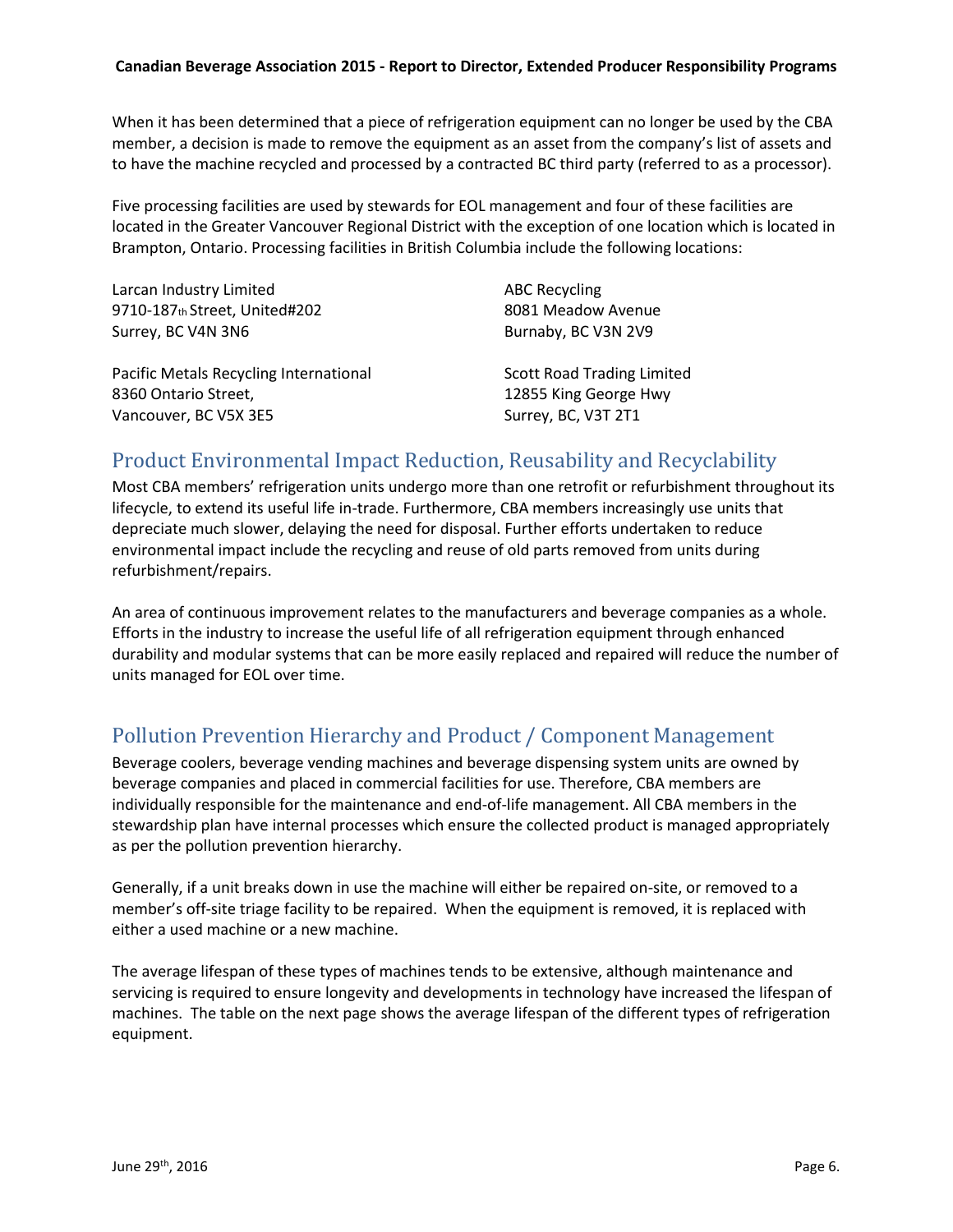| <b>Product Type</b>                          | <b>Average Product Lifespan</b> |
|----------------------------------------------|---------------------------------|
| <b>Beverage Coolers - Small (countertop)</b> | 3-6 years                       |
| <b>Beverage Coolers - Larger</b>             | $13 - 15$ years                 |
| <b>Beverage Vending Machines</b>             | $9 - 12$ years                  |
| <b>Beverage Dispensing Systems</b>           | $7 - 9$ years                   |

Members operate a closed collection network and any maintenance or refurbishments (parts replacements etc.) are undertaken by the beverage company or its local distributor. Therefore, when a unit requires retrofitting or refurbishment it is collected and transported by the member or distributor to their facility for further triage and maintenance.

When it has been determined that a piece of refrigeration equipment can no longer be used by the company, a decision is made to remove the equipment as an asset from the company's list of assets and to have the machine recycled and processed by a contracted BC third party processor.

Once the units are ready for EOL management, they are shipped to intermediary local scrap metal processors for preparation of the metal refrigeration units for downstream recyclers. Prior to baling the equipment, the intermediary processors ensure all coolants and fluids and fluorescent bulbs are removed.

The intermediary processors based within BC then sell the baled metal to downstream metal processors where the equipment is shredded to recover the various ferrous and non-ferrous metals. These final processors are based in BC or in the United States (typically Northwest for transportation purposes). There are a number of major processor on the West Coast such as Schnitzer Steel and Sims Metal (formerly Richmond Steel), Metro Metals and Seattle Iron and Metal.

After the bales of mixed metal are shredded, ferrous metals are recovered from the stream through magnetic separation. This accounts for approximately 70 per cent of the inbound material. Then the remainder of the shredded material goes to a non-ferrous recovery plant where a number of separation technologies are used such as eddy-current systems, optical sorters and air separators, to recover these non-ferrous metals.<sup>2</sup> The shredded non-ferrous metal recovered accounts for approximately 5 per cent of the material. From the shredded non-ferrous metal recovered two main mixes are created:

- A shredded non-ferrous mixture of metals which mainly consists of aluminum;
- A shredded non-ferrous mixture of metals which is rich in stainless steel.

The remaining estimated 25 per cent of the material from the shredded equipment cannot be recovered and is commonly referred to as shredder fluff. The shredder fluff includes primarily non-recoverable mixed materials such as plastic (e.g. interior liners, plastic parts, etc.), insulation (e.g. foam insulation wire insulation, etc.), rubber products (e.g. seals, gaskets) and glass (e.g. glass doors, shelving). This shredded material also consists of approximately 1 per cent of non-recoverable ferrous and non-ferrous metals such as strips of copper or aluminum that are wrapped around parts of the equipment or metals imbedded in the insulation or plastic materials. This material cannot be recovered and is therefore landfilled.

 $\overline{a}$ 

<sup>2</sup> <http://www.metalpass.com/metaldoc/paper.aspx?docID=90>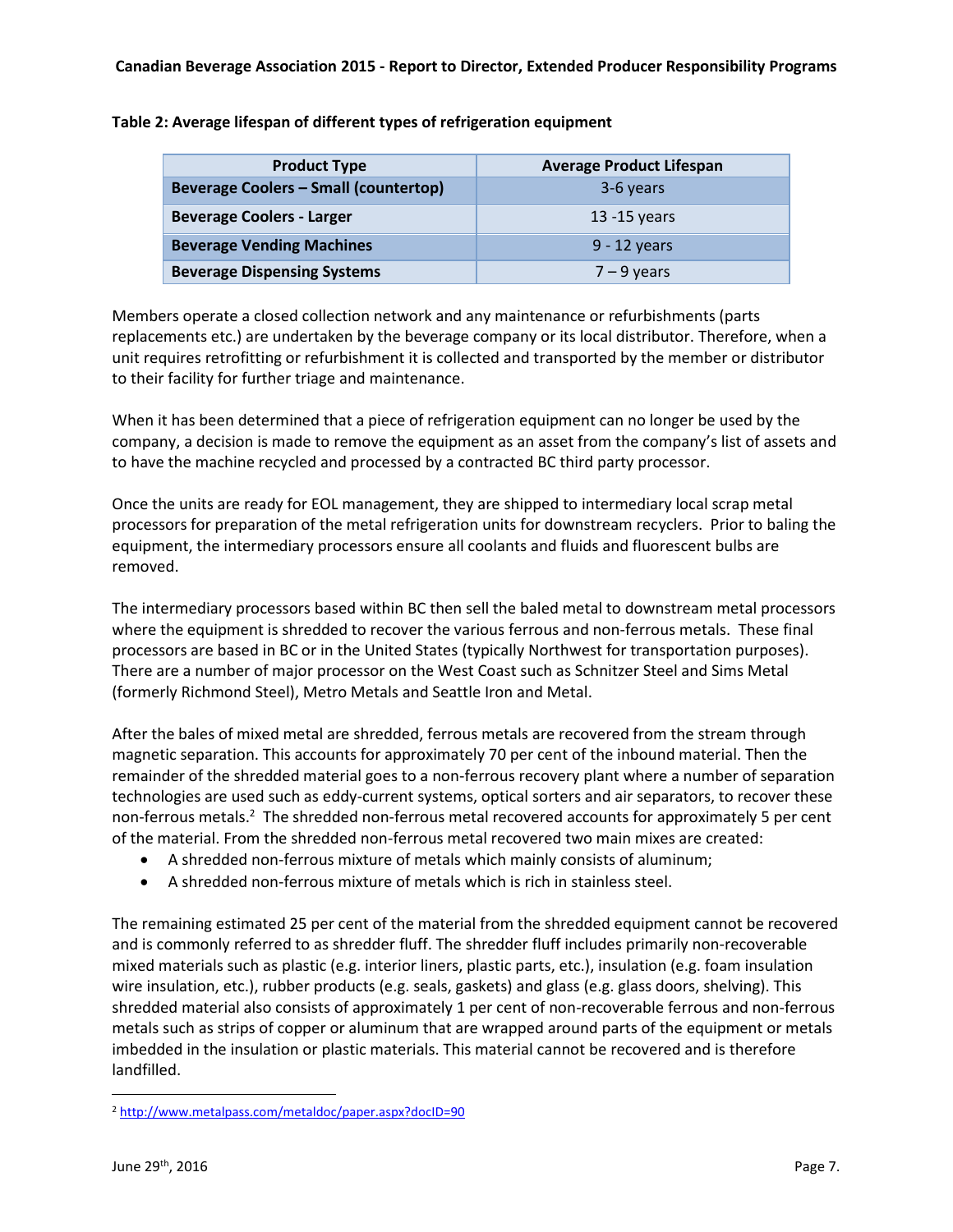#### **Table 3: Acceptable Product End Fate Matrix**

If possible units are retrofitted or refurbished; if reuse is not possible the unit is destined for end of life management. This table only considers units sent for EOL management.

| <b>Unit</b>                                            | <b>Reused</b> | <b>Recycle</b>        | <b>Energy</b><br><b>Recovery</b> | <b>Land Fill</b> |
|--------------------------------------------------------|---------------|-----------------------|----------------------------------|------------------|
| <b>Vending</b><br><b>Machines</b>                      | N/A           | <b>1st Preference</b> | N/A                              | X                |
| <b>Cooler Units</b>                                    | N/A           | <b>1st Preference</b> | N/A                              | X                |
| <b>Beverage</b><br><b>Dispensing</b><br><b>Systems</b> | N/A           | <b>1st Preference</b> | N/A                              | X                |

#### **Table 4: Estimated Product End Fate Data for year ended December 31, 2015<sup>3</sup>**

| Unit                                                   | <b>Reused</b> | Recycle | <b>Energy</b><br><b>Recovery</b> | <b>Land Fill</b> | <b>Unknown</b> |
|--------------------------------------------------------|---------------|---------|----------------------------------|------------------|----------------|
| <b>Vending</b><br><b>Machines</b>                      | 0%            | 82%     | 0%                               | 18%              | N/A            |
| <b>Cooler Units</b>                                    | 0%            | 84%     | 0%                               | 16%              | N/A            |
| <b>Beverage</b><br><b>Dispensing</b><br><b>Systems</b> | 0%            | 75%     | 0%                               | 25%              | N/A            |

#### **Table 5: Processing Pathways for EOL Management**

The table below demonstrates the general nature of the processing pathway which occurs once a unit can no longer be used by the CBA member company (i.e. can't be refurbished/re-used) and is sent to a third party processor for recycling and processing. The first phase of processing consists of the unit being sent to intermediary processor in British Columbia, where the unit is baled and sold to a downstream processor located in province or elsewhere in North America. At the second phase of processing the bale is shredded to separate recyclable mixed metal components from non-recyclable mixed materials. Depending on the unit type, at least 75% of the unit's components are recycled while the remaining 16-25% of components are sent for landfill disposal.<sup>4</sup>

*See* **"***Pollution Prevention Hierarchy and Product / Component Management"* section above for a full overview of the processing pathways.

 $\overline{a}$ 

<sup>3</sup> Units sent for EOL Management

<sup>&</sup>lt;sup>4</sup> The basis of evidence for product treatment is derived from the Baseline Study Report submitted to the British Columbia Ministry of Environment in 2013 and prepared by the sustainability consultancy firm, ReclayStewardEdge.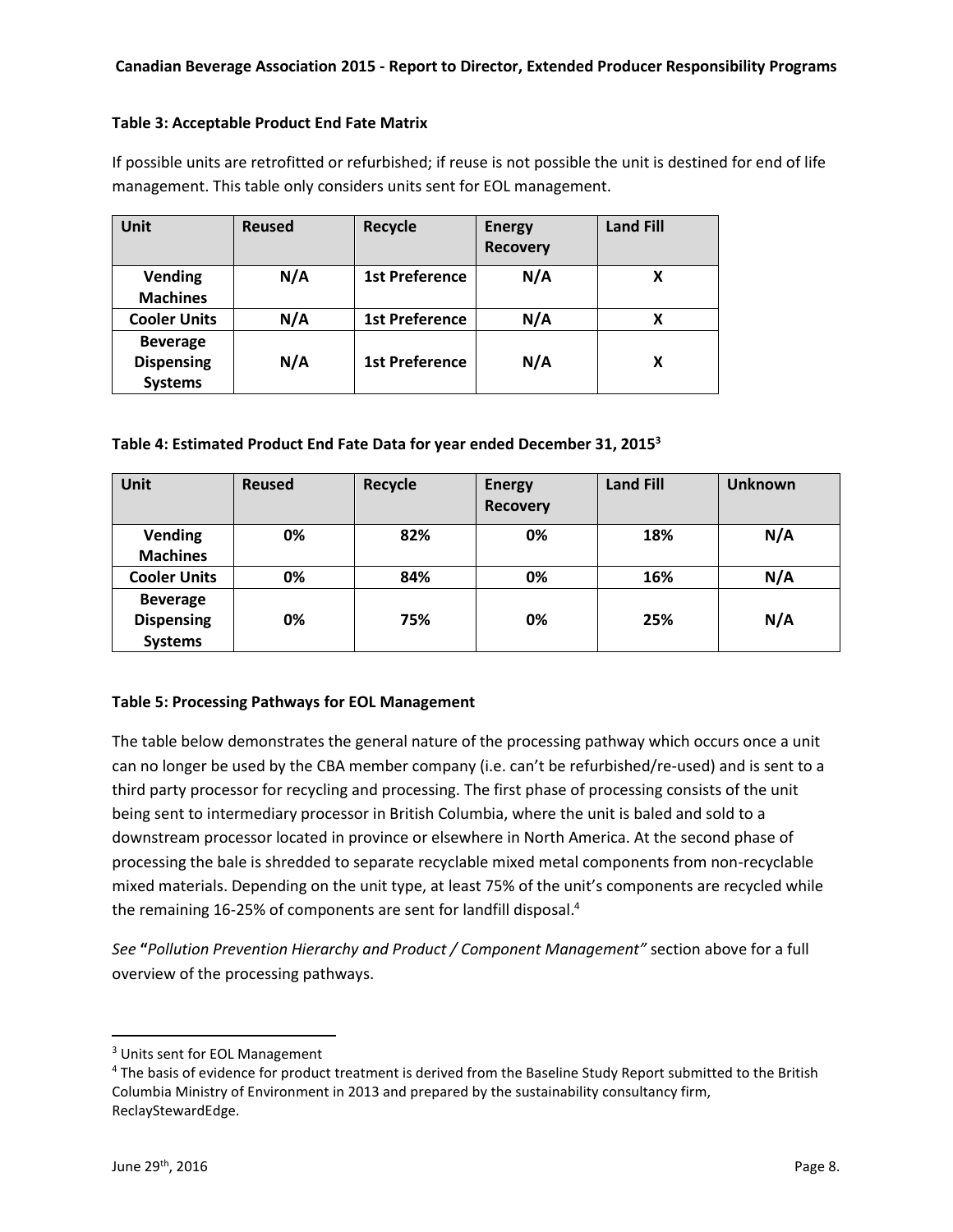| Unit                         | <b>Nature of Processing</b>      |                                                   |  |
|------------------------------|----------------------------------|---------------------------------------------------|--|
| <b>Phase#1 - Transfer to</b> |                                  | Phase#2 - Transfer to direct processor in British |  |
|                              | <b>Intermediary Processor in</b> | Columbia or elsewhere in North America            |  |
|                              | <b>British Columbia</b>          |                                                   |  |
| <b>Vending Machines</b>      | 100% of unit components          | ~82% of unit components recycled (mixed metal)    |  |
| <b>Cooler Units</b>          | 100% of unit components          | ~84% of unit components recycled (mixed metal)    |  |
| <b>Beverage</b>              | 100% of unit components          | ~75% of units components recycled (mixed          |  |
| <b>Dispensing Systems</b>    |                                  | metal)                                            |  |

## <span id="page-8-0"></span>Product Sold and Collected and Recovery Rate

The tables and information below show highlights of the Stewardship Plan for the year of 2015.

In 2015, the total number of products collected was 6,923. The total number of units introduced and distributed into the province was 7,702, based on self-reporting by CBA members.

Table 6 shows the total number of refrigeration units at the start of Quarter 1 2015 compared to the end of Quarter 4 2015 in-trade. The change in the number of units from Quarter 1 and Quarter 4 is due to the following: the number of new units installed in-trade; the number of refurbished/ retrofitted units installed in-trade; the number of units removed from in-trade for retrofitting/ refurbishment; the number of units removed from in-trade for end-of-life management; the number of units lost in-trade; the number of units sold to third parties, and other adjustments.

|                                                       | Number in-<br>trade: start of<br>Q1 2015 <sup>5</sup> | Introduced<br>into trade:<br>Q1-Q4 2015 <sup>6</sup> | Removed from<br>trade: Q1-Q4<br>$2015^7$ | Number in-<br>trade: end of<br>Q4 2015 | <b>Net Change:</b><br><b>2015 Year</b><br>End <sup>8</sup> |
|-------------------------------------------------------|-------------------------------------------------------|------------------------------------------------------|------------------------------------------|----------------------------------------|------------------------------------------------------------|
| <b>Beverage</b><br><b>Vending</b><br><b>Machines</b>  | 9,255                                                 | 817                                                  | $-1,510$                                 | 8,562                                  | $-693$                                                     |
| <b>Beverage</b><br><b>Coolers</b>                     | 26,121                                                | 5,109                                                | $-4155$                                  | 27.075                                 | 954                                                        |
| <b>Beverage</b><br><b>Dispenser</b><br><b>Systems</b> | 7,396                                                 | 1,776                                                | $-1,699$                                 | 7,473                                  | 77                                                         |
| <b>Total</b>                                          | 42,772                                                | 7,702                                                | $-7,364$                                 | 43,110                                 | 338                                                        |

#### **Table 6: Number of units' in-trade at start of Q1 2015 and at the end of Q4 2015**

 $\overline{\phantom{a}}$ 

<sup>&</sup>lt;sup>5</sup> The number of units in-trade for the start of Q1 2015 has been revised from the 2014 Annual Report based upon updated information.

<sup>&</sup>lt;sup>6</sup> Includes both new and refurbished units as well as other adjustments with a net in-trade position.

 $<sup>7</sup>$  Includes units sold to third parties, collected for refurbishment, collected for EOL management or lost in trade</sup> and other adjustments with a net removed from trade position.

<sup>&</sup>lt;sup>8</sup> Net change equals Q1 number in-trade plus, new in trade plus other adjustments with a net in-trade position, less units lost in trade, units sold to  $3^{rd}$  party, units collected for EOL management, units in refurbishment/retrofitting, and less other adjustments with a net removed from trade position.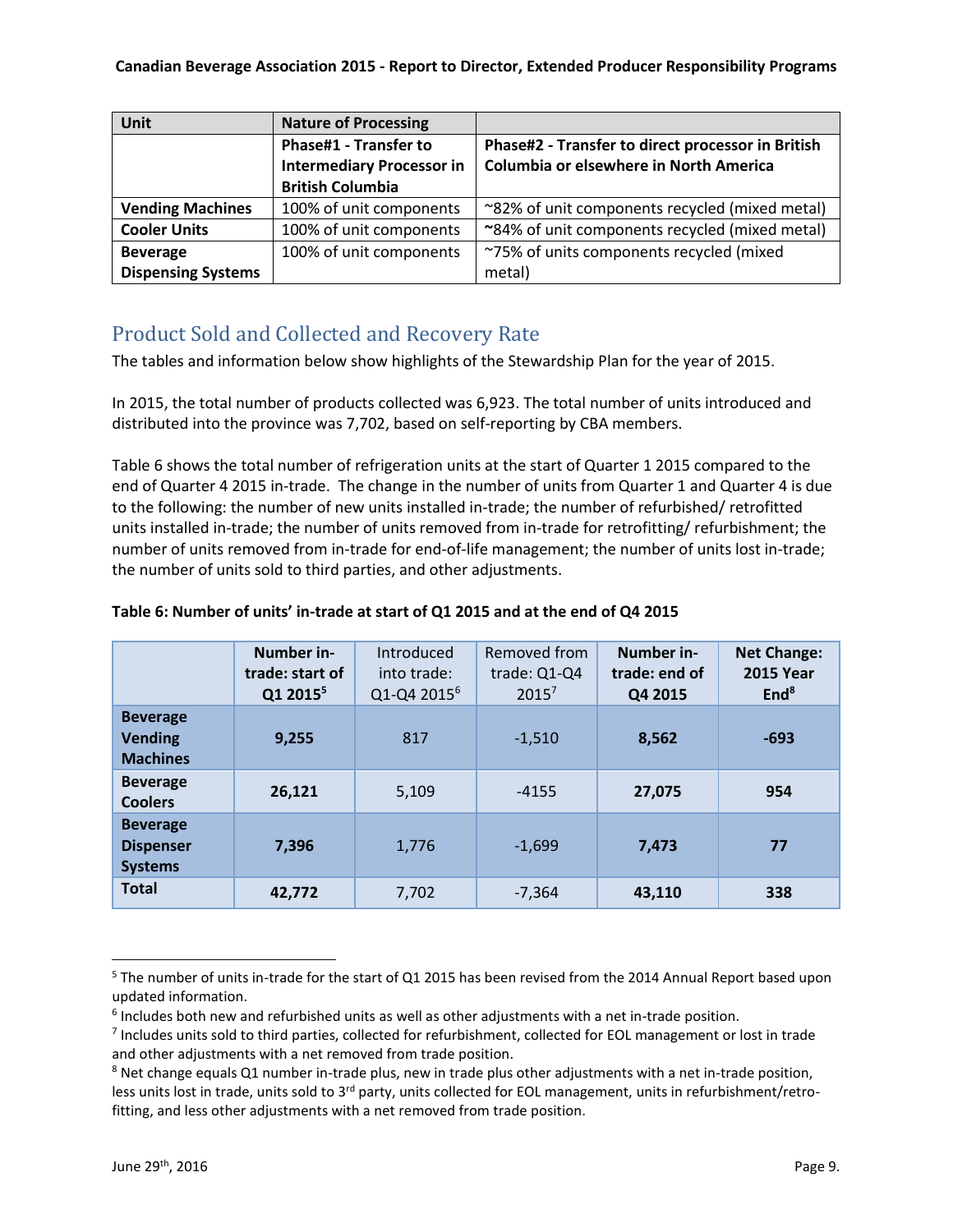#### **Canadian Beverage Association 2015 - Report to Director, Extended Producer Responsibility Programs**

The Recycling Regulation defines the recovery rate as the amount of product collected divided by the amount of product generated. We have described a recovery rate in our stewardship plan. However, the nature of our products as long life assets and therefore the indirect correlation between products distributed into the province and collected in the year, results in the recovery rate not being applicable.

As a more appropriate performance measure, we have disclosed a collection rate, in table 7 below, which shows the collection rate of units in 2015.

Due to the closed loop nature of stewards' refrigeration and vending operations and the high monetary value of refrigeration units, they are directly managed and tracked throughout their lifecycle until they are sent to processors for end of life management. A small number of units annually are sold to retailers/customers for continued use and exit the plan's tracking system. A number of units are also transferred out of province. However, stewards' inform and educate retailers/customers where vending/refrigeration units can be properly managed at the end of their lifecycle. It is only when units are lost-in-trade (i.e. stolen or misplaced by customer/retailer) that they may not be properly managed (i.e. collected) at the end of their lifecycle. Therefore, the plan's collection rate is calculated by the following:

**Units Collected** (Units sold to 3<sup>rd</sup> parties, units collected for refurbishment and sent for EOL management)

*Units Removed from Tracking System:* (Nominator plus # of units lost in trade and other adjustments with a net removed from trade position)

<span id="page-9-0"></span>

|                                                       | # of Units<br><b>Collected for</b><br><b>EOL</b><br>management | # of<br><b>Units</b><br><b>Sold</b><br>to 3rd<br>Party | # of Units<br><b>Collected</b><br>for<br><b>Refurbish</b><br>ment | # of Units<br><b>Collected</b> | # of<br><b>Units</b><br>Lost in<br><b>Trade</b><br>(2015) | <b>Other</b><br><b>Adjustments</b> | <b>Units</b><br><b>Removed</b><br>from<br><b>Tracking</b><br>System | <b>Collection</b><br><b>Rate (%)</b> |
|-------------------------------------------------------|----------------------------------------------------------------|--------------------------------------------------------|-------------------------------------------------------------------|--------------------------------|-----------------------------------------------------------|------------------------------------|---------------------------------------------------------------------|--------------------------------------|
| <b>Beverage</b><br><b>Vending</b><br><b>Machines</b>  | 1,013                                                          | $\Omega$                                               | 494                                                               | 1,507                          | 3                                                         | $\mathbf{0}$                       | 1,510                                                               | 99.80%                               |
| <b>Beverage</b><br><b>Coolers</b>                     | 702                                                            | 129                                                    | 3,220                                                             | 4,051                          | 11                                                        | 93                                 | 4,155                                                               | 97.50%                               |
| <b>Beverage</b><br><b>Dispenser</b><br><b>Systems</b> | 892                                                            | 5                                                      | 468                                                               | 1,365                          | 62                                                        | 272                                | 1,699                                                               | 80.34%                               |
| <b>Total</b>                                          | 2,607                                                          | 134                                                    | 4,182                                                             | 6,923                          | 76                                                        | 365                                | 7,364                                                               | 94.01%                               |

#### **Table 7: Collection Rate for the Year of 2015**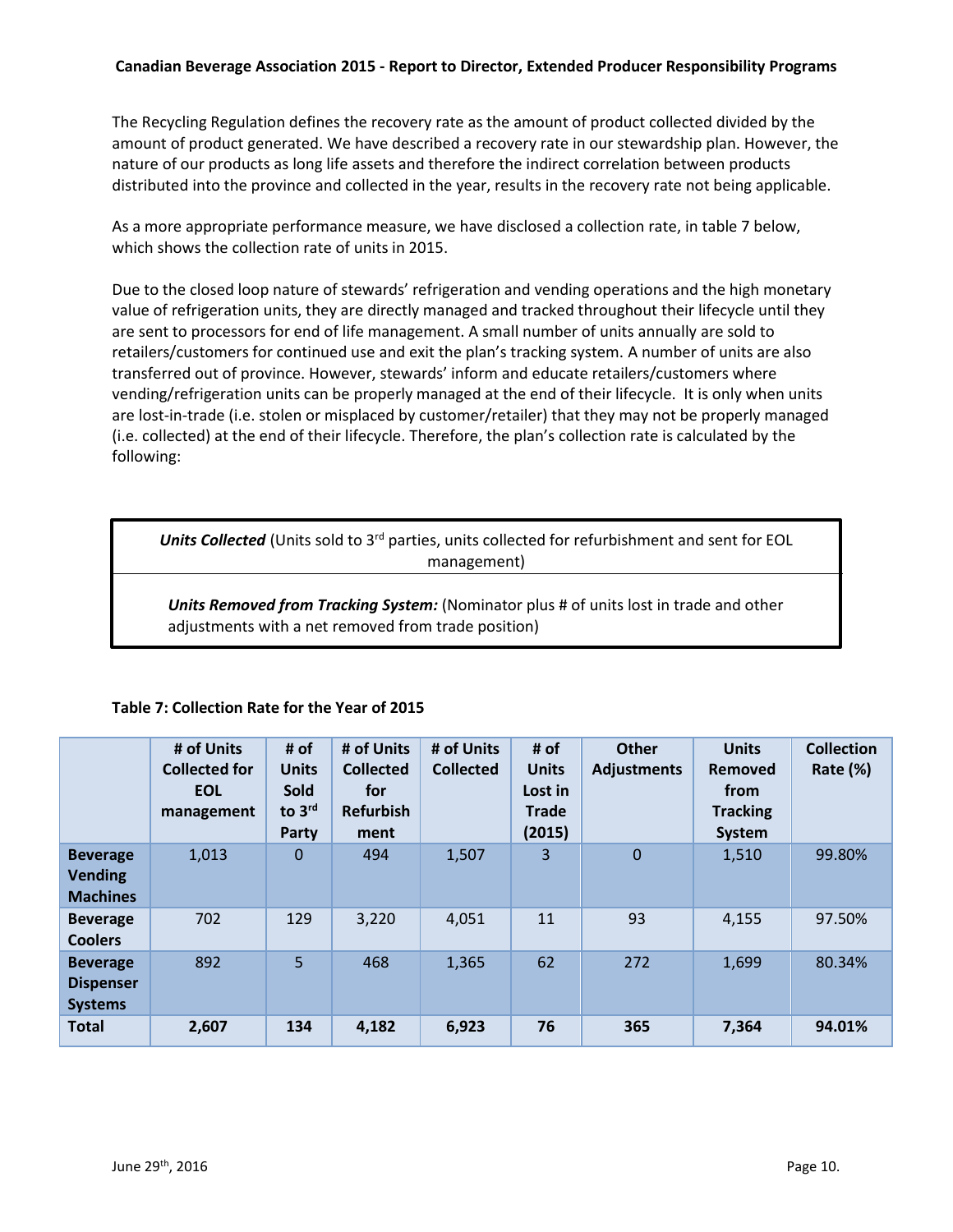|  |  | Table 8: Geographic Breakdown of Units Collected Based on Location of Collection Facilities |
|--|--|---------------------------------------------------------------------------------------------|
|--|--|---------------------------------------------------------------------------------------------|

|                                                                   | <b>Beverage</b><br><b>Vending</b><br><b>Machines</b> | <b>Beverage</b><br><b>Coolers</b> | <b>Beverage</b><br><b>Dispenser</b><br><b>Systems</b> | <b>Total</b> |
|-------------------------------------------------------------------|------------------------------------------------------|-----------------------------------|-------------------------------------------------------|--------------|
| Greater<br><b>Vancouver</b><br><b>Regional</b><br><b>District</b> | 1,506                                                | 4,051                             | 1,365                                                 | 6,922        |
| <b>Other BC</b><br><b>Regional</b><br><b>Districts</b>            | N/A                                                  | N/A                               | N/A                                                   | N/A          |
| <b>Other</b><br>(Out-of-<br><b>Province)</b>                      | 1                                                    | $\Omega$                          | 0                                                     | 1            |

## Plan Performance

## *Summary of Program Performance Measures:*

| <b>Measures</b>     | <b>Targets/Goal</b>                                                                         |                                                                                                    |                   |                   |                                                                                                     |              |  |  |
|---------------------|---------------------------------------------------------------------------------------------|----------------------------------------------------------------------------------------------------|-------------------|-------------------|-----------------------------------------------------------------------------------------------------|--------------|--|--|
|                     | 2012                                                                                        | 2013                                                                                               | 2014              | 2015              | 2016                                                                                                | 2017         |  |  |
| <b>Collection</b>   | 75% target                                                                                  | Collection                                                                                         | Collection        | Collection        | <b>Collection Target is</b>                                                                         | Collection   |  |  |
|                     | committed                                                                                   | Target is                                                                                          | Target is         | Target is         | 80%                                                                                                 | Target is    |  |  |
|                     | to in plan.                                                                                 | 80%                                                                                                | 80%               | 80%               |                                                                                                     | 80%          |  |  |
|                     |                                                                                             |                                                                                                    |                   |                   |                                                                                                     |              |  |  |
|                     | Gather                                                                                      | <b>Collection</b>                                                                                  | <b>Collection</b> | <b>Collection</b> |                                                                                                     |              |  |  |
|                     | baseline                                                                                    | <b>Rate: 81%</b>                                                                                   | Rate:             | Rate:             |                                                                                                     |              |  |  |
|                     | collection                                                                                  |                                                                                                    | 95.39%            | 94.01%            |                                                                                                     |              |  |  |
|                     | data to                                                                                     |                                                                                                    |                   |                   |                                                                                                     |              |  |  |
|                     | confirm                                                                                     |                                                                                                    |                   |                   |                                                                                                     |              |  |  |
|                     | future year                                                                                 |                                                                                                    |                   |                   |                                                                                                     |              |  |  |
|                     | recovery                                                                                    |                                                                                                    |                   |                   |                                                                                                     |              |  |  |
|                     | rates.                                                                                      |                                                                                                    |                   |                   |                                                                                                     |              |  |  |
| <b>Collection</b>   | No specific target was committed for 2015. CBA members to continue to maintain complete     |                                                                                                    |                   |                   |                                                                                                     |              |  |  |
| System              |                                                                                             | reverse logistics for products retained which remain in operation or "in-trade" until end of life. |                   |                   |                                                                                                     |              |  |  |
|                     |                                                                                             |                                                                                                    |                   |                   | For products sold to third parties for continued use (~2% of products available at end of life) CBA |              |  |  |
|                     |                                                                                             | commits to educate and provide collection options.                                                 |                   |                   |                                                                                                     |              |  |  |
|                     |                                                                                             |                                                                                                    |                   |                   |                                                                                                     |              |  |  |
| <b>Consumer</b>     | No specific target was committed for 2015 CBA members to maintain current processes. Given  |                                                                                                    |                   |                   |                                                                                                     |              |  |  |
| <b>Awareness</b>    | product longevity and specificity of market CBA commits to continue to make third parties   |                                                                                                    |                   |                   |                                                                                                     |              |  |  |
|                     | aware of stewardship program through notification on product itself and details included in |                                                                                                    |                   |                   |                                                                                                     |              |  |  |
|                     | purchase agreements.                                                                        |                                                                                                    |                   |                   |                                                                                                     |              |  |  |
| <b>Product Life</b> | Depends                                                                                     | No specific                                                                                        | No specific       | No specific       | Depends on                                                                                          | Depends on   |  |  |
| Cycle               | on product                                                                                  | target was                                                                                         | target was        | target was        | product type                                                                                        | product type |  |  |
|                     | type (see                                                                                   | committed                                                                                          | committed         | committed         | Depends on                                                                                          | Depends on   |  |  |
|                     | Pollution                                                                                   | for 2013.                                                                                          | for 2014.         | for 2015.         | product type (see                                                                                   | product type |  |  |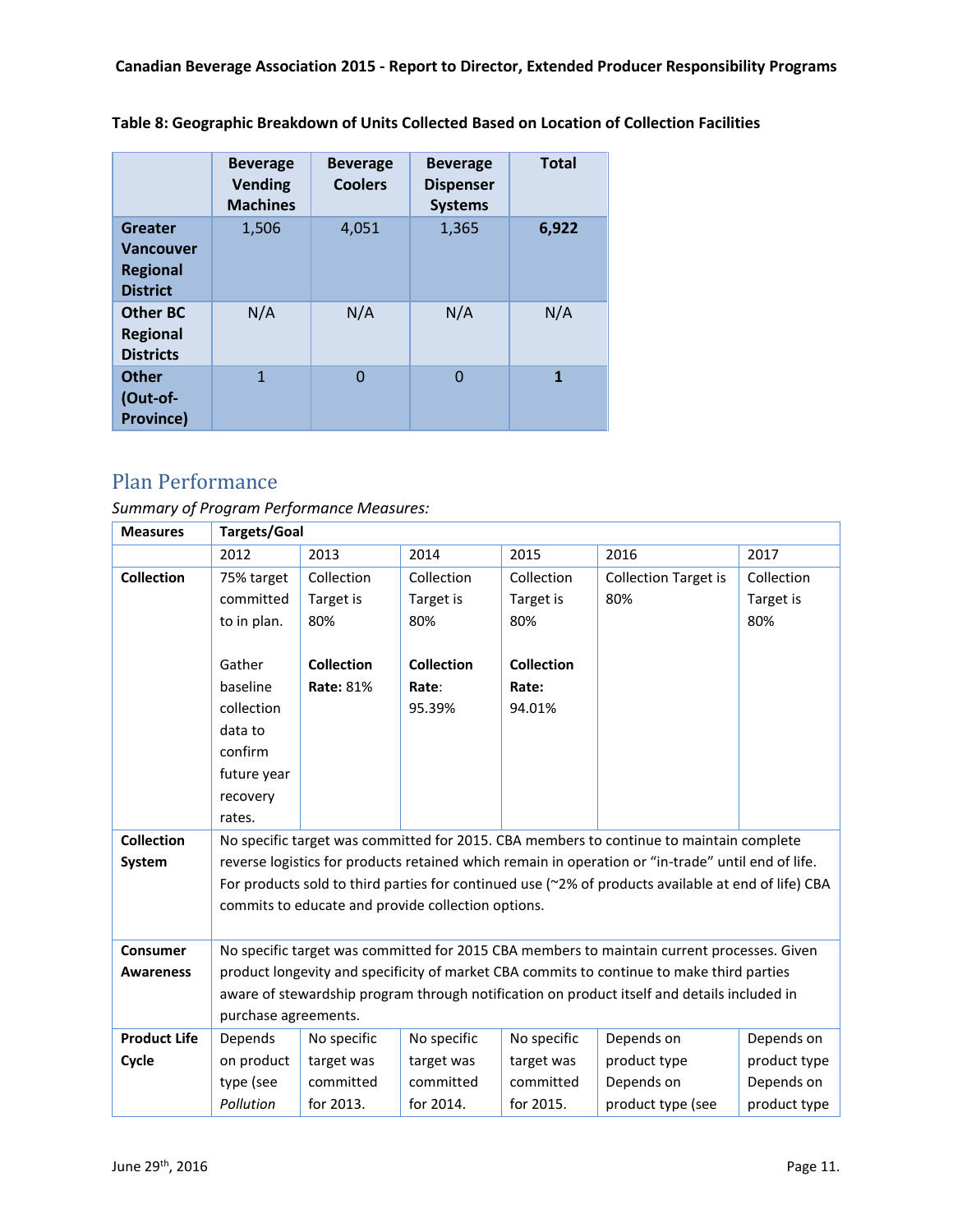## **Canadian Beverage Association 2015 - Report to Director, Extended Producer Responsibility Programs**

<span id="page-11-0"></span>

|                  | Prevention  | Depends on   | Depends on   | Depends on   | Pollution           | (see         |
|------------------|-------------|--------------|--------------|--------------|---------------------|--------------|
|                  | Hierarchy   | product type | product type | product      | Prevention          | Pollution    |
|                  | and         | (see         | (see         | type (see    | Hierarchy and       | Prevention   |
|                  | Product /   | Pollution    | Pollution    | Pollution    | Product /           | Hierarchy    |
|                  | Componen    | Prevention   | Prevention   | Prevention   | Component           | and Product  |
|                  | t           | Hierarchy    | Hierarchy    | Hierarchy    | Management          | / Component  |
|                  | Managem     | and Product  | and Product  | and Product  | Section above)      | Managemen    |
|                  | ent Section | / Component  | / Component  | $\prime$     |                     | t Section    |
|                  | above)      | Managemen    | Managemen    | Component    |                     | above)       |
|                  |             | t Section    | t Section    | Manageme     |                     |              |
|                  |             | above)       | above)       | nt Section   |                     |              |
|                  |             |              |              | above)       |                     |              |
| <b>Pollution</b> | Target all  | No specific  | No specific  | No specific  | Target all products | Target all   |
| Prevention       | products    | target was   | target was   | target was   | for collection and  | products for |
| Hierarchy        | for         | committed    | committed    | committed    | management          | collection   |
|                  | collection  | for 2013.    | for 2014.    | for 2015.    | according to the    | and          |
|                  | and         | Target all   | Target all   | Target all   | PPH.                | managemen    |
|                  | manageme    | products for | products for | products for |                     | t according  |
|                  | nt          | collection   | collection   | collection   |                     | to the PPH.  |
|                  | according   | and          | and          | and          |                     |              |
|                  | to the PPH. | managemen    | managemen    | managemen    |                     |              |
|                  |             | t according  | t according  | t according  |                     |              |
|                  |             | to the PPH.  | to the PPH.  | to the PPH.  |                     |              |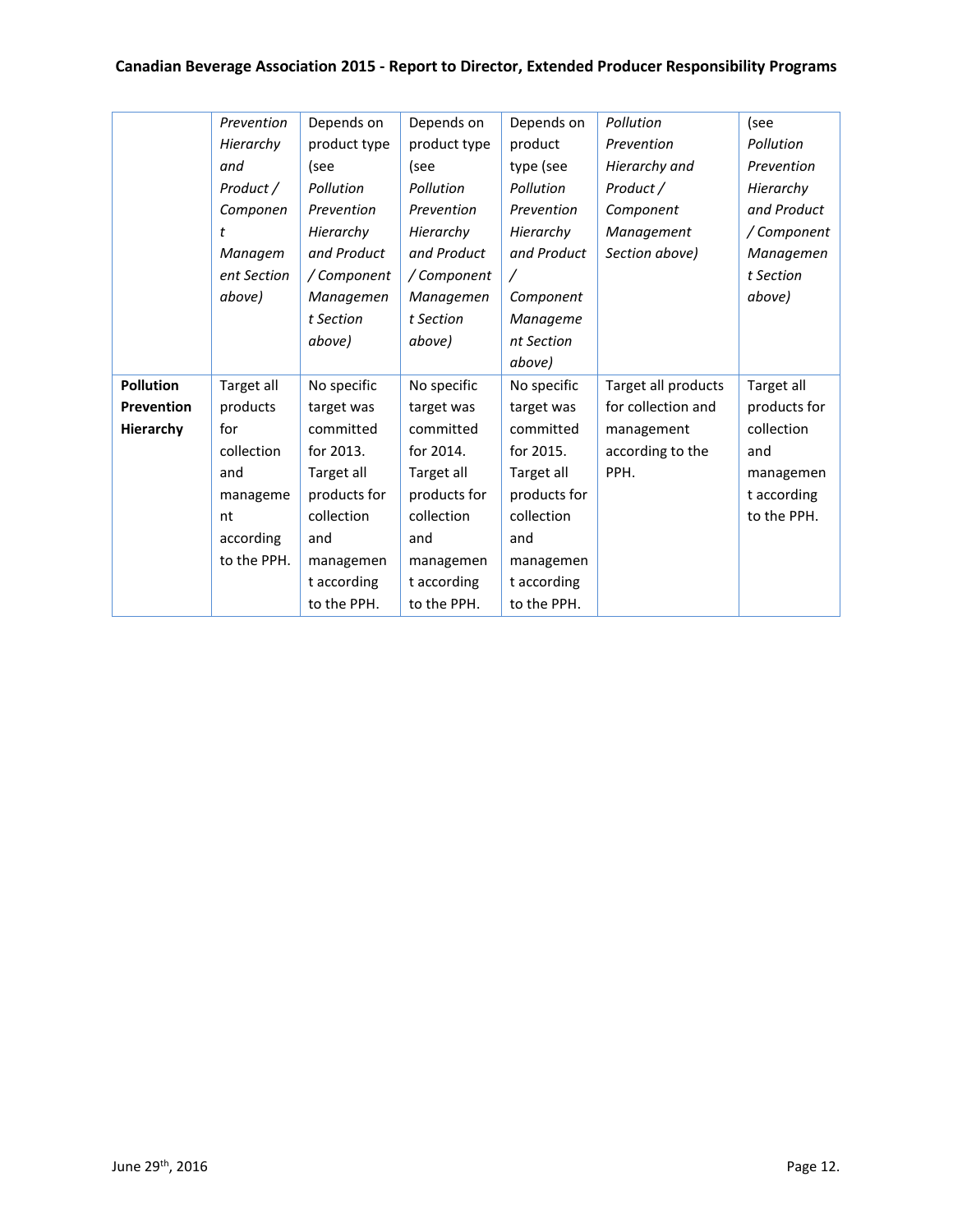## **APPENDIX A:**

## <span id="page-12-0"></span>**Third Party Assurance Statement for Non-Financial Information**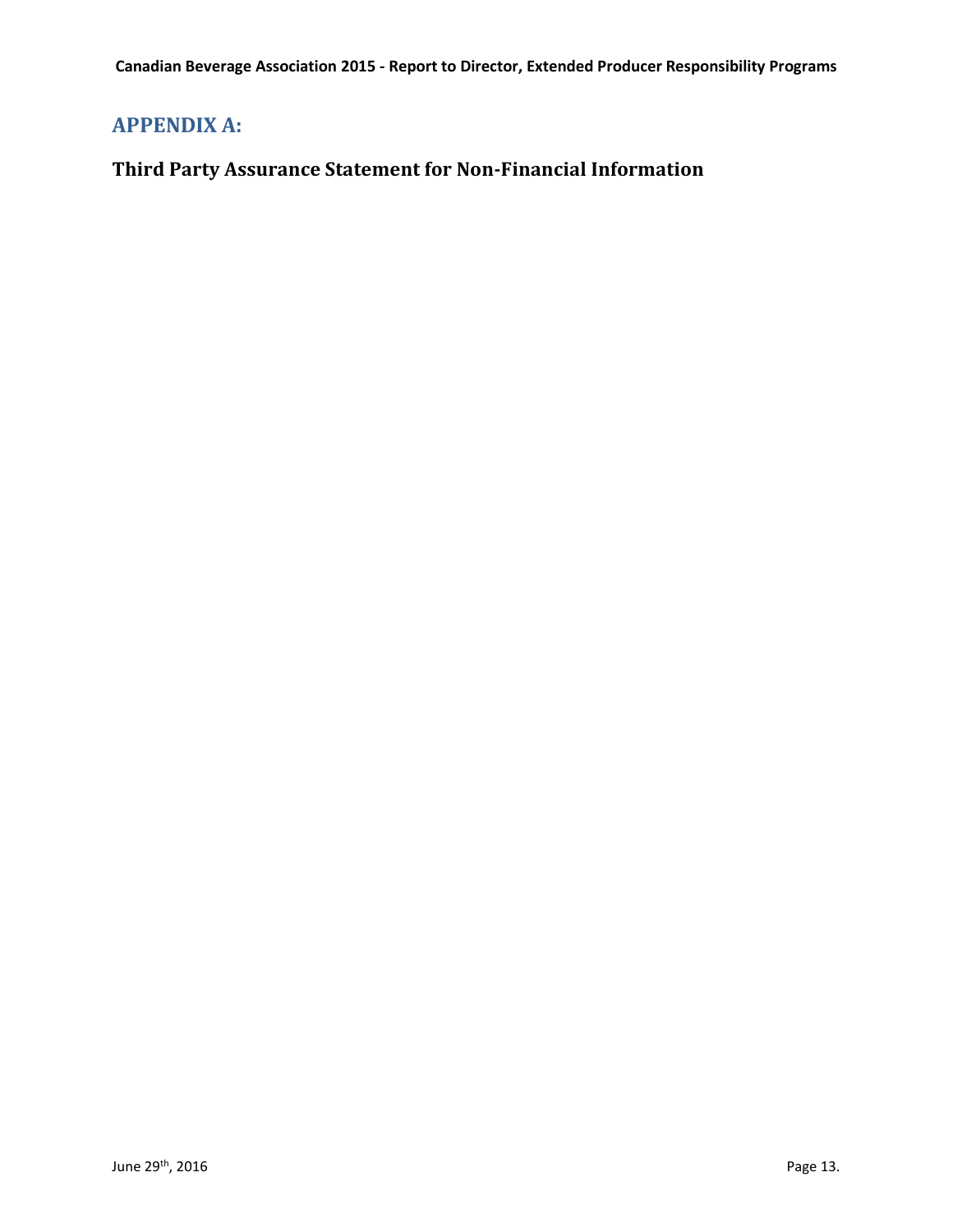

June 29, 2016

#### **Independent Reasonable Assurance Report**

#### **To the Directors of the Canadian Beverage Association on selected non-financial information included in the Canadian Beverage Association 2015 Annual Report**

We have been engaged by the Canadian Beverage Association ("CBA") to perform a reasonable assurance engagement in respect of the following information (the "Selected Information") detailed in Appendix A, and also included within CBA's Annual Report to the Director, Environmental Standards Branch, Ministry of the Environment ("MOE") for the year ended December 31, 2015:

- 1. The location of collection facilities, and any changes in the number and location of collection facilities from the previous report in accordance with Section 8(2)(b) of the British Columbia Regulation 449/2004 Recycling Regulation ("Recycling Regulation");
- 2. The description of how recovered product was managed in accordance with the pollution prevention hierarchy in accordance with 8(2)(d) of the Recycling Regulation;
- 3. The description of the total amounts of the producer's product collected for the year ended December 31, 2015 in accordance with 8(2)(e) of the Recycling Regulation; and
- 4. The performance for the year in relation to targets in the approved stewardship plan under Sections 8(2)(b), (d), and (e) in accordance with Section 8(2)(g) of the Recycling Regulation.

#### **Responsibilities**

#### **PricewaterhouseCoopers LLP**

Our responsibility is to carry out an independent reasonable assurance engagement and to express an opinion on the Selected Information based on the procedures we have performed and the evidence we have obtained. We conducted our reasonable assurance engagement in accordance with the International Standard on Assurance Engagements 3000 Revised (ISAE 3000 (Revised)), *Assurance Engagements other than Audits or Reviews of Historical Financial Information,* published by the International Federation of Accountants, and the *Guide to Third Party Assurance for Non-Financial Information in Annual Reports – 2015 Reporting Year,* dated February, 2016 ("Assurance Requirements"), published by the MOE.

We apply International Standard on Quality Control 1 and accordingly maintain a comprehensive system of quality control including documented policies and procedures regarding compliance with ethical requirements, professional standards and applicable legal and regulatory requirements.

In conducting our engagement, we have complied with the independence and other ethical requirements of the Code of Ethics for Professional Accountants issued by the International Ethics Standards Board for Accountants.

*PricewaterhouseCoopers LLP*

*PricewaterhouseCoopers Place, 250 Howe Street, Suite 700, Vancouver, British Columbia, Canada V6C 3S7 T: +1 604 806 7000, F: +1 604 806 7806, www.pwc.com/ca*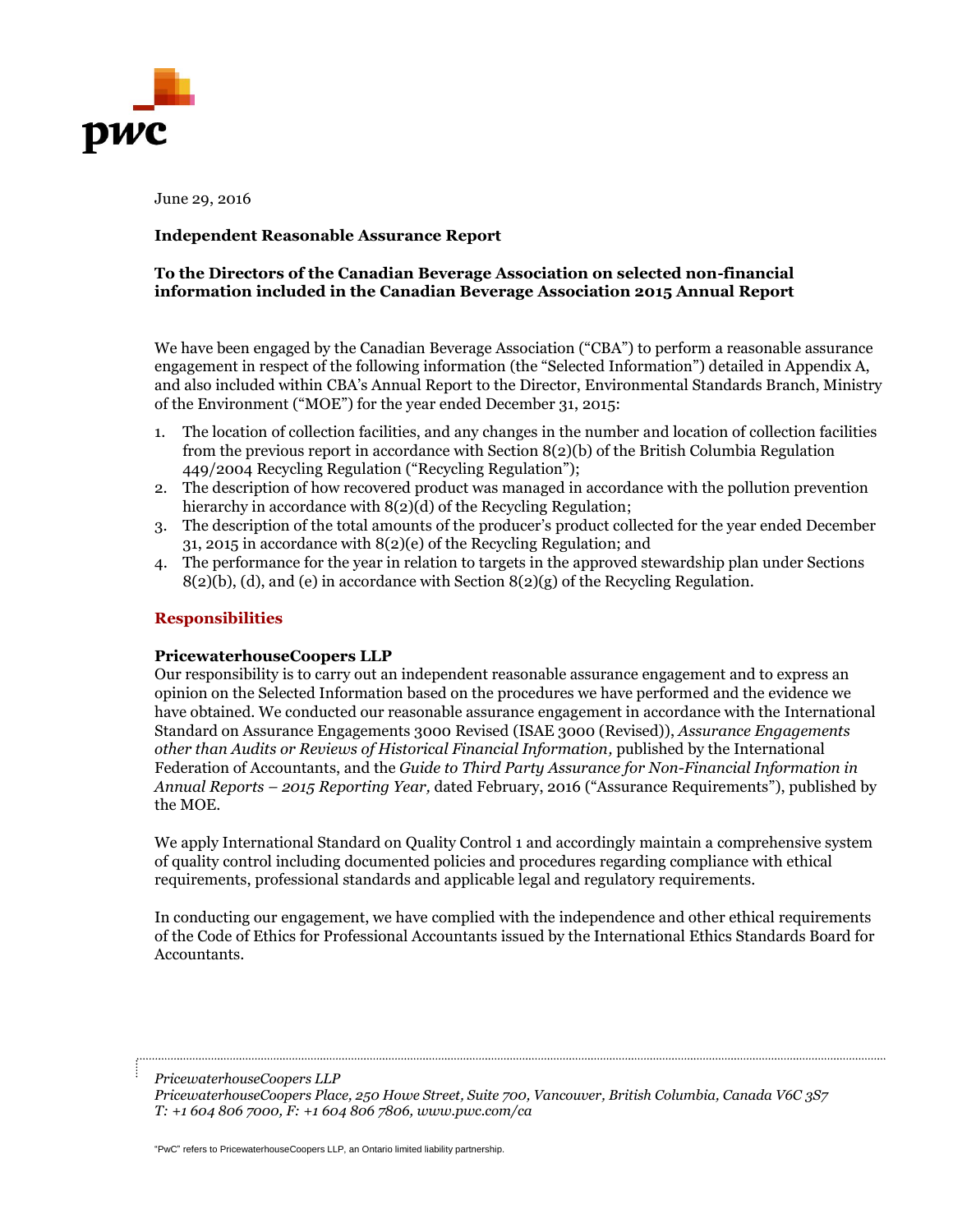

#### **CBA**

CBA is responsible for the preparation and fair presentation of the Selected Information in accordance with the evaluation criteria as listed in Appendix A. Management and the members are responsible for such internal control as management determines is necessary to enable the preparation of the Selected Information such that it is free from material misstatement. Furthermore management is responsible for preparation of suitable evaluation criteria in accordance with the Assurance Requirements as specified by the Director under section 8(2)(h) of the Recycling Regulation.

Management and the members are responsible for providing us with information about any frauds (including alleged and/or suspected instances of fraud) or illegal (or possibly illegal) acts communicated by employees, former employees, or contractors and all related known facts known by management and the members that may relate to the Selected Information. CBA is also responsible for demonstrating adherence to the Recycling Regulation as outlined within Section 1 of the Annual Report to the Director.

#### **Methodology and Assurance Procedures**

We conducted our reasonable assurance engagement in accordance with ISAE 3000 (Revised). This standard requires that we comply with independence requirements and plan and perform the engagement to obtain reasonable assurance about whether the Selected Information is free of material misstatement.

A reasonable assurance engagement includes examining, on a test basis, evidence supporting the amounts and disclosures within the Selected Information. The procedures selected depend on our judgment, including the assessment of the risks of material misstatement in the Selected Information due to omissions, misrepresentation and errors. In making those risk assessments, we consider internal control relevant to the entity's preparation and fair presentation of the Selected Information in order to design assurance procedures that are appropriate in the circumstances, but not for the purpose of expressing a conclusion on the effectiveness of the entity's internal control. A reasonable assurance engagement also includes assessing the evaluation criteria used and significant estimates made by management, as well as evaluating the overall presentation of the Selected Information.

The main elements of our work were:

- Obtaining an understanding of the management systems, processes, and controls used to generate, aggregate and report the data;
- Testing relevant controls, documents and records on a sample basis;
- Testing and re-calculating quantitative information related to the Selected Information on a sample basis; and
- Reviewing the consistency of the Selected Information with the related disclosures in the Annual Report to the Director.

We believe that the evidence we have obtained is sufficient and appropriate to provide a basis for our conclusion.

#### **Inherent limitations**

Non-financial performance information is subject to more inherent limitations than financial information, given the characteristics of the Selected Information and the methods used for determining and calculating such information. Qualitative interpretations of relevance, materiality and the accuracy of data are subject to individual assumptions and judgements. Furthermore, the nature and methods used to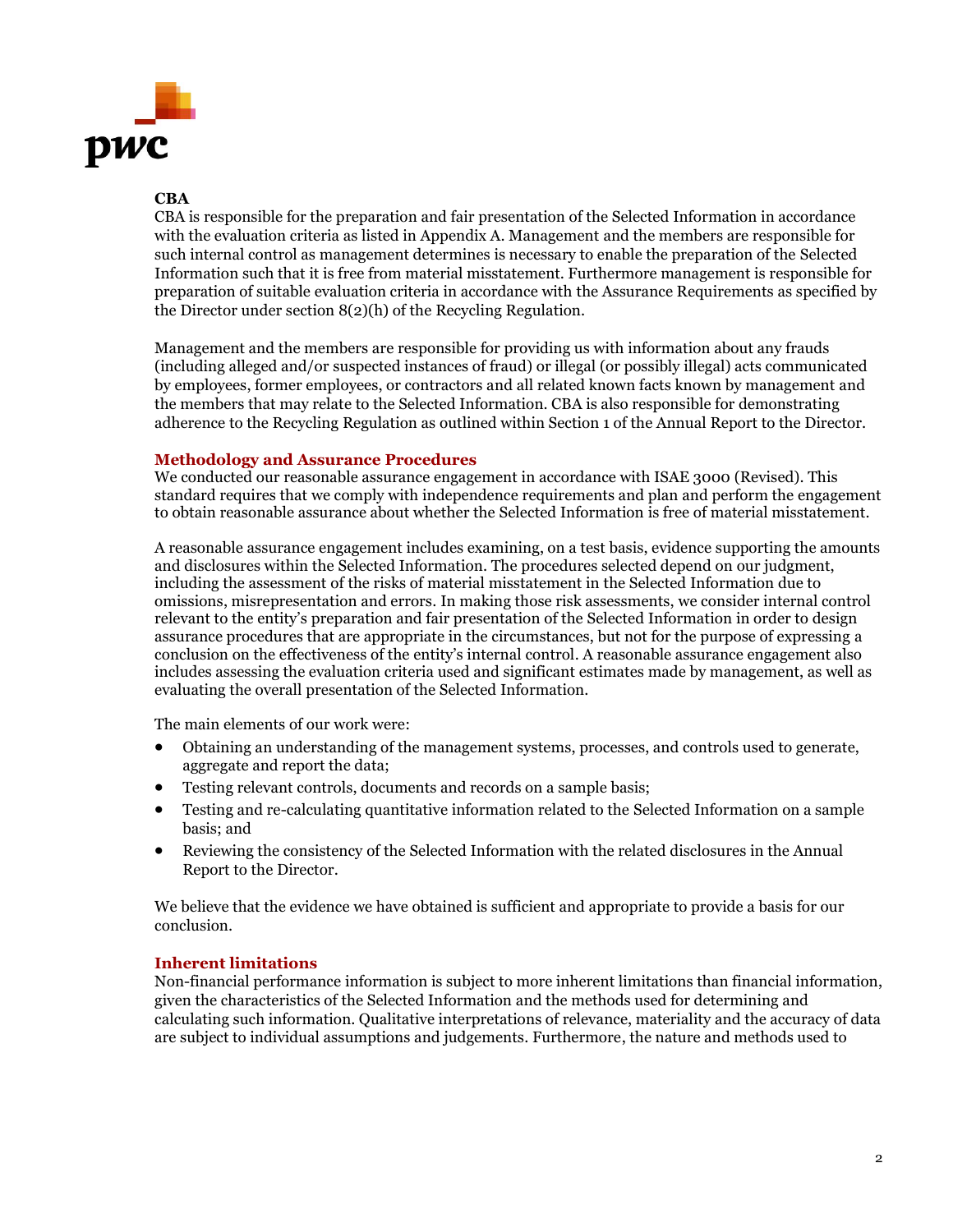

determine such information, as well the evaluation criteria and the precision thereof, may change over time. It is important to read our report in the context of evaluation criteria.

#### **Conclusion**

In our opinion, the Selected Information for the year ended December 31, 2015 presents fairly, in all material respects, in accordance with the evaluation criteria listed in Appendix A:

- 1. The location of collection facilities, and any changes in the number of collection facilities from the prior year in accordance with Section 8(2)(b) of the Recycling Regulation;
- 2. The description of how recovered product was managed in accordance with the pollution prevention hierarchy in accordance with 8(2)(d) of the Recycling Regulation;
- 3. The description of the total amount of the producers' product collected for the year ended December 31, 2015 in accordance with 8(2)(e) of the Recycling Regulation; and
- 4. The performance for the year in relation to targets in the approved stewardship plan under Sections  $8(2)(b)$ , (d), and (e) in accordance with Section  $8(2)(g)$  of the Recycling Regulation.

#### **Emphasis of matter**

Without qualifying our opinion, we draw your attention to Appendix B which describes why certain items required by the Assurance Requirements have been excluded. Our opinion is not qualified in respect of this matter.

#### **Other matters**

Our report has been prepared solely for the purposes of CBA's compliance with the reporting requirements relating to Sections 8(2)(b), (d), (e) and (g) of the Recycling Regulation and is not intended to be and should not be used for any other purpose. Our duties in relation to this report are owed solely to CBA, and accordingly, we do not accept any responsibility for loss occasioned to any other party acting or refraining from acting based on this report.

Our opinion does not constitute a legal determination on CBA's compliance with the Recycling Regulation.

CBA is responsible for their website and we do not accept responsibility for any changes that may have occurred to the reported subject matter information or criteria since they were initially presented on the website.

Pricewaterhouse Coopers LLP

**PricewaterhouseCoopers LLP Chartered Professional Accountants** June 29, 2016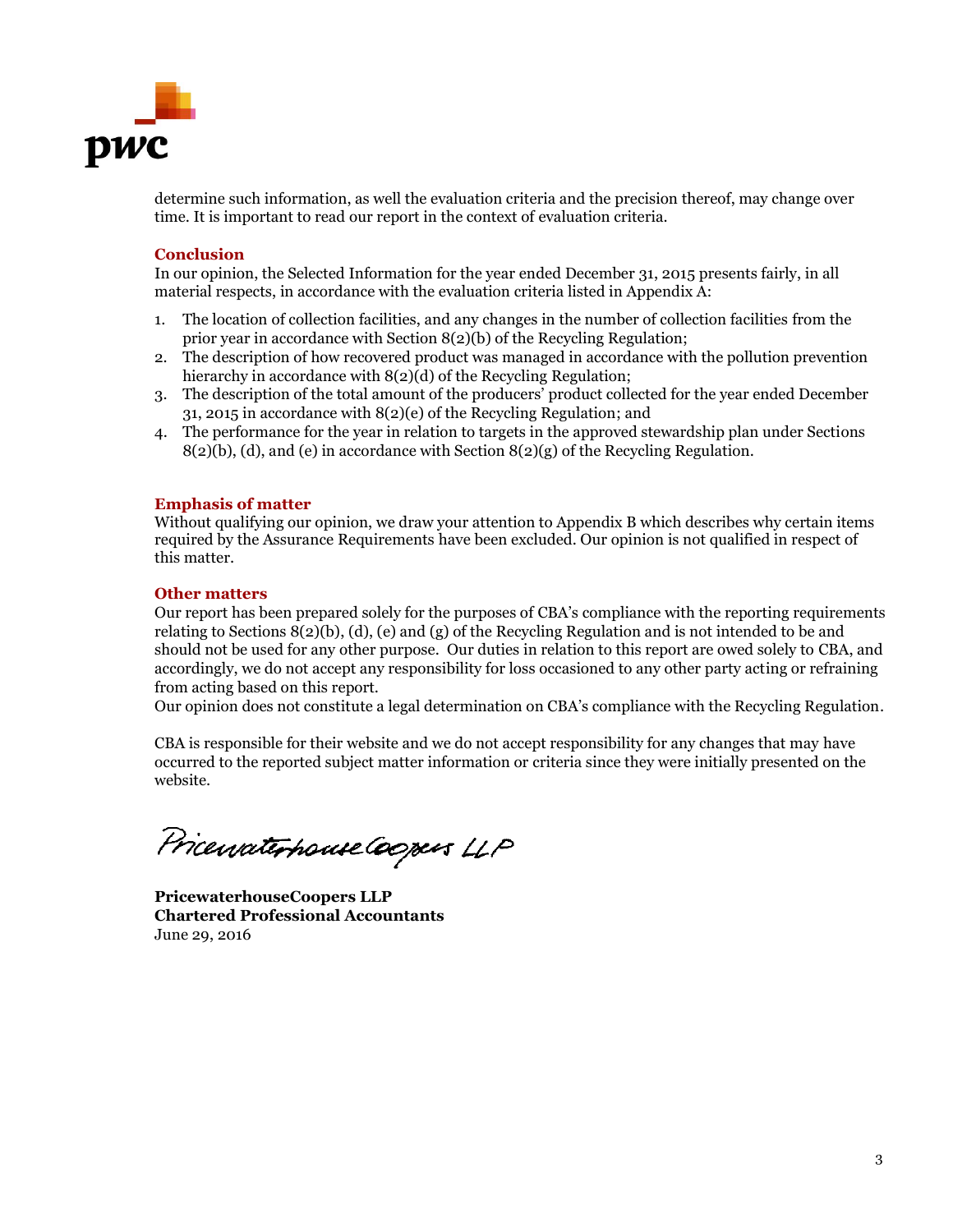

## **Appendix A to the Independent Reasonable Assurance Report**

**Section 8 (2) (b) of the Recycling Regulation - the location of collection facilities, and any changes in the number and location of collection facilities from the previous report.**

Three collection locations are located in Greater Vancouver Regional District. The fourth location is located in Ontario. There has been no change in the collection system or number of facilities used from the 2014 Annual Report.

Reference: Page 5 of the CBA 2015 Annual Report to the Director

#### *Definitions:*

 **Collection Facility:** Locations where refrigeration, dispensing and vending equipment are transferred to at end of life by member companies and/or contracted distributors for evaluation and end-of-life management processes, including preparation of units for transport to recycling processors.

#### *Evaluation criteria:*

- Reporting Period: January 1st to December 31st annually.
- The number of collection facilities is obtained from the list of collection facilities as of December 31, 2015 maintained by management.
- The calculation of the number of collection facilities is performed by adding up the total number of collection facilities within the list of collection facilities.
- The changes in the number of collection facilities are tracked and a summary of changes is provided at the end of the year.
- The existence of the collection facilities is confirmed through verification testing of a sample of collection facilities and obtaining end of life management policies/procedures.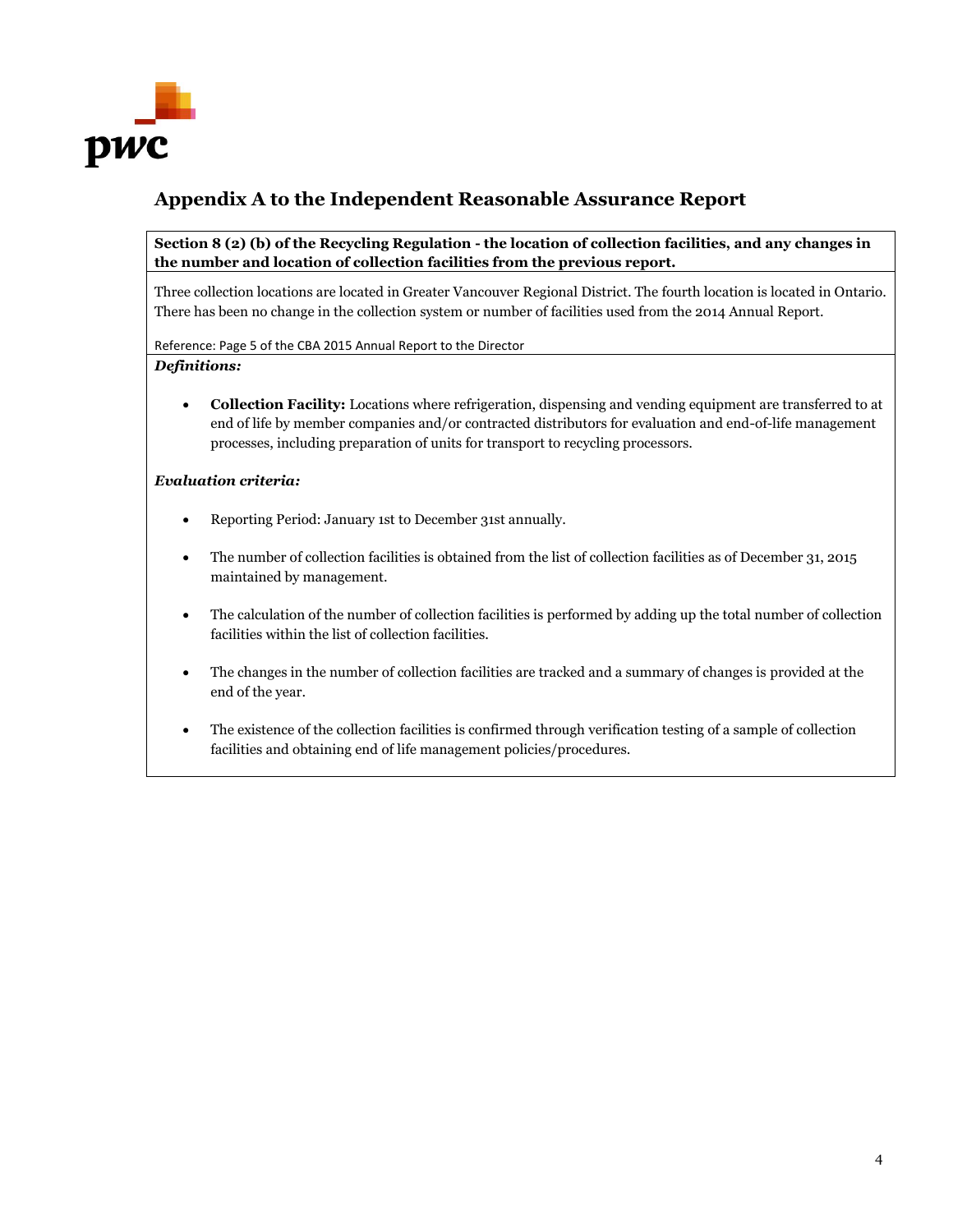

## **Section 8 (2) (d) of the Recycling Regulation - the description of how the recovered product was managed in accordance with the pollution prevention hierarchy**

#### **Table 4: Estimated Product End Fate Data for year ended December 31, 2015**

| Unit                                                   | <b>Reused</b> | Recycle | <b>Energy</b><br><b>Recovery</b> | <b>Land Fill</b> | <b>Unknown</b> |
|--------------------------------------------------------|---------------|---------|----------------------------------|------------------|----------------|
| <b>Vending</b><br><b>Machines</b>                      | 0%            | 82%     | 0%                               | 18%              | N/A            |
| <b>Cooler Units</b>                                    | 0%            | 84%     | о%                               | 16%              | N/A            |
| <b>Beverage</b><br><b>Dispensing</b><br><b>Systems</b> | 0%            | 75%     | 0%                               | 25%              | N/A            |

#### **Table 5: Processing Pathways for EOL Management**

The basis of evidence for product treatment is derived from the Baseline Study Report submitted to the British Columbia Ministry of Environment in 2013 and prepared by the sustainability consultancy firm, Reclay StewardEdge.

| Unit                               | <b>Nature of Processing</b>                                                          |                                                                                                |
|------------------------------------|--------------------------------------------------------------------------------------|------------------------------------------------------------------------------------------------|
|                                    | Phase#1 - Transfer to<br><b>Intermediary Processor in</b><br><b>British Columbia</b> | Phase#2 - Transfer to direct<br>processor in British Columbia<br>or elsewhere in North America |
| <b>Vending Machines</b>            | 100% of unit components                                                              | $\sim$ 82% of unit components recycled<br>(mixed metal)                                        |
| <b>Cooler Units</b>                | 100% of unit components                                                              | $\sim$ 84% of unit components recycled<br>(mixed metal)                                        |
| <b>Beverage Dispensing Systems</b> | 100% of unit components                                                              | $~1$ $~75\%$ of units components recycled<br>(mixed metal)                                     |

#### *Definitions***:**

- **Pollution Prevention Hierarchy:** Hierarchy in descending order of preference, such that pollution prevention is not undertaken at one level unless or until all feasible opportunities for pollution prevention at a higher level have been taken.
- **Product End Fate:** Units sent for end of life management
- **Recycle:** The element of the unit that can be recycled.
- **Landfill:** The waste element of the unit that cannot be recycled is send to the landfill.

#### *Evaluation Criteria*

- Reporting Period: January 1st to December 31st annually.
- The use of a sustainability consultancy firm, Reclay StewardEdge, for the basis of the estimated product end fate data has been evaluated for the appropriateness of the work of management's expert as evidence.
- The estimated product end fate data for recycled and landfill is determined based on the estimated recycled amount of scrap metal from a unit.
- The number of units recycled is determined based on shipping documentation supporting units sent to recycling processor.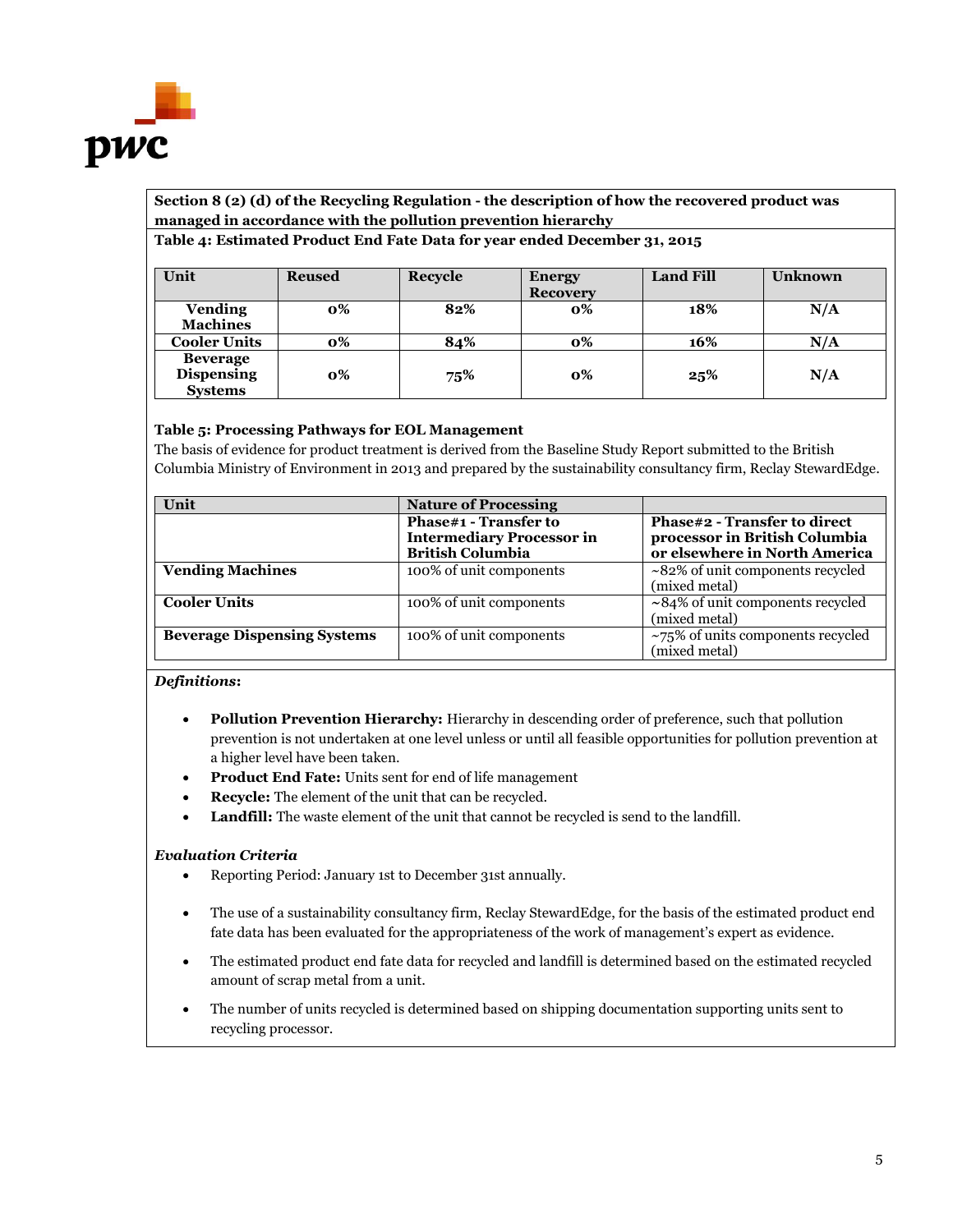

#### **Section 8 (2) (e) of the Recycling Regulation - the description of the total amounts of the producer's product sold and collected and, if applicable, the producers' recovery rate.**

In 2015, the total number of products collected was 6,923.

Reference: Page 9 of the CBA 2015 Annual Report to the Director

Note:

Recovery rate has been excluded as it is not applicable (see page ten of the Annual Report). Assurance is not required for product sold data if the stewardship program does not report a recovery rate, as defined in the Regulation, in accordance with the approved stewardship plan.

#### *Definitions***:**

- **Recovery Rate:** A calculated value derived from dividing total units collected by total units sold and measured as a percentage rounded to the first decimal point.
- **Product Sold:** Number of units distributed into the province as new units installed in-trade or refurbished/retrofitted units re-installed in-trade
- **Product Collected:** Number of units collected for refurbishment/retrofit, for end of life management or sold to third parties by the beverage companies.
- **Beverage Units:** Coolers, vending machines, and beverage dispensing systems which exhibit branding or are owned outright by the beverage company.
- **Beverage Company:** Producers as defined in Schedule 1 of the Recycling Regulation that are members of the Canadian Beverage Association.

#### *Evaluation Criteria*

- Reporting Period: January 1st to December 31st annually.
- The number of units collected is determined based on shipping documentation supporting units have been collected from their location.
- 305 of the 6,923 units collected were based on self-reporting by one CBA member.
- The self-reported product collected units reconcile to the numbers published in the annual report.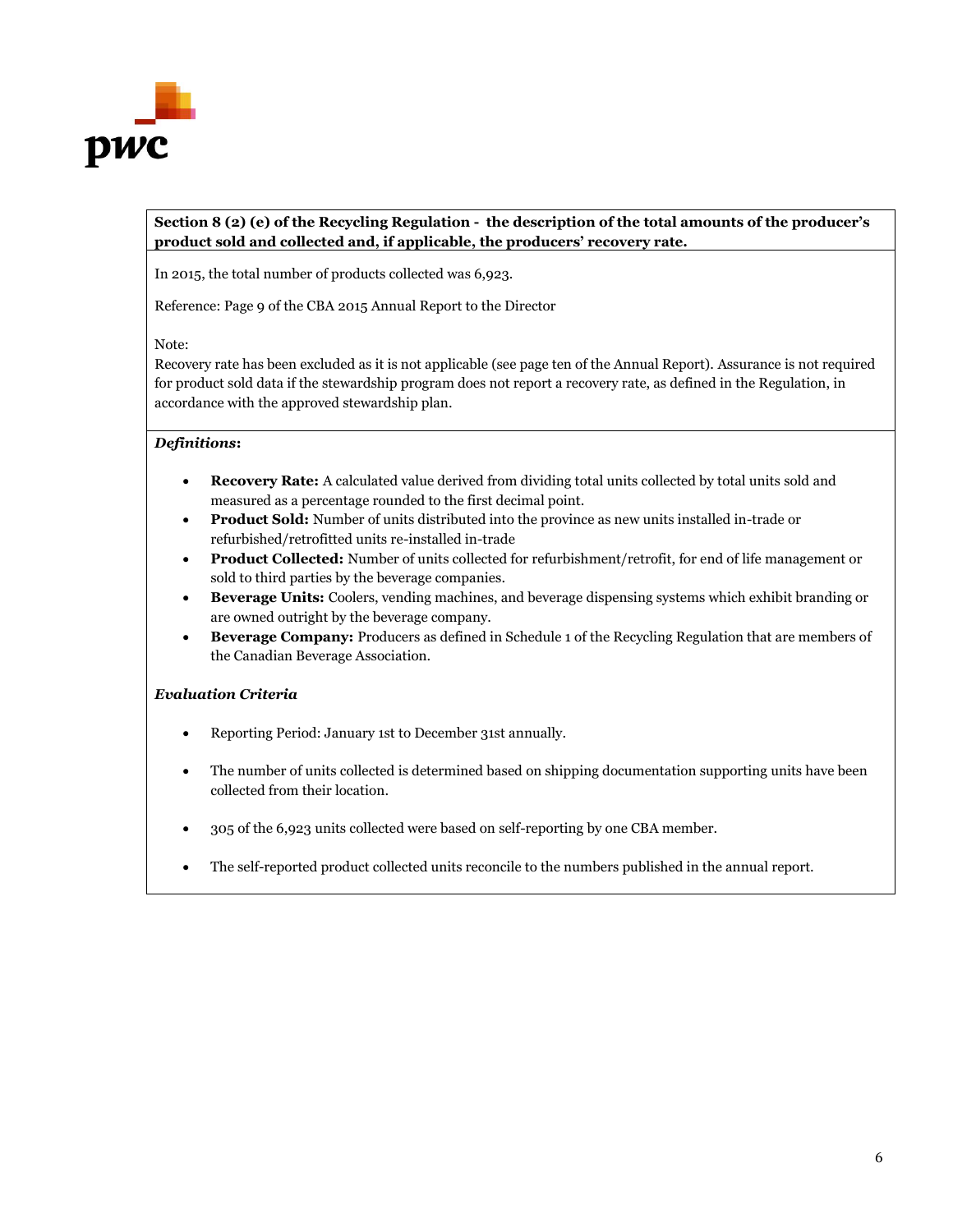

#### **Section 8 (2) (g) of the Recycling Regulation - the performance for the year in relation to targets in the approved stewardship plan under Sections 8(2)(b), (d), and (e).**

Collection Rate: 94.01%

Reference: Page 4 of the CBA 2015 Annual Report to the Director

#### *Definitions***:**

- **Collection Rate:** A calculated value derived from dividing total units collected by total units removed from tracking system and measured as a percentage rounded to two decimal points.
- **Unit Collected:** Number of units collected for refurbishment/retrofit, for end of life management or sold to third parties by the beverage companies.
- **Units Removed From Tracking System:** Number of units collected plus units lost in trade and other adjustments.

#### *Evaluation Criteria*

- Reporting Period: January 1st to December 31st annually.
- The list of performance targets is obtained from approved stewardship plan.
- The completeness of the list of performance targets has been confirmed through review of the stewardship plan and Annual Report. CBA do not have any targets in their stewardship plan, but the collection rate has been agreed with the Ministry.
- The calculation for collection rate has been re-performed and compared to the target collection rate.